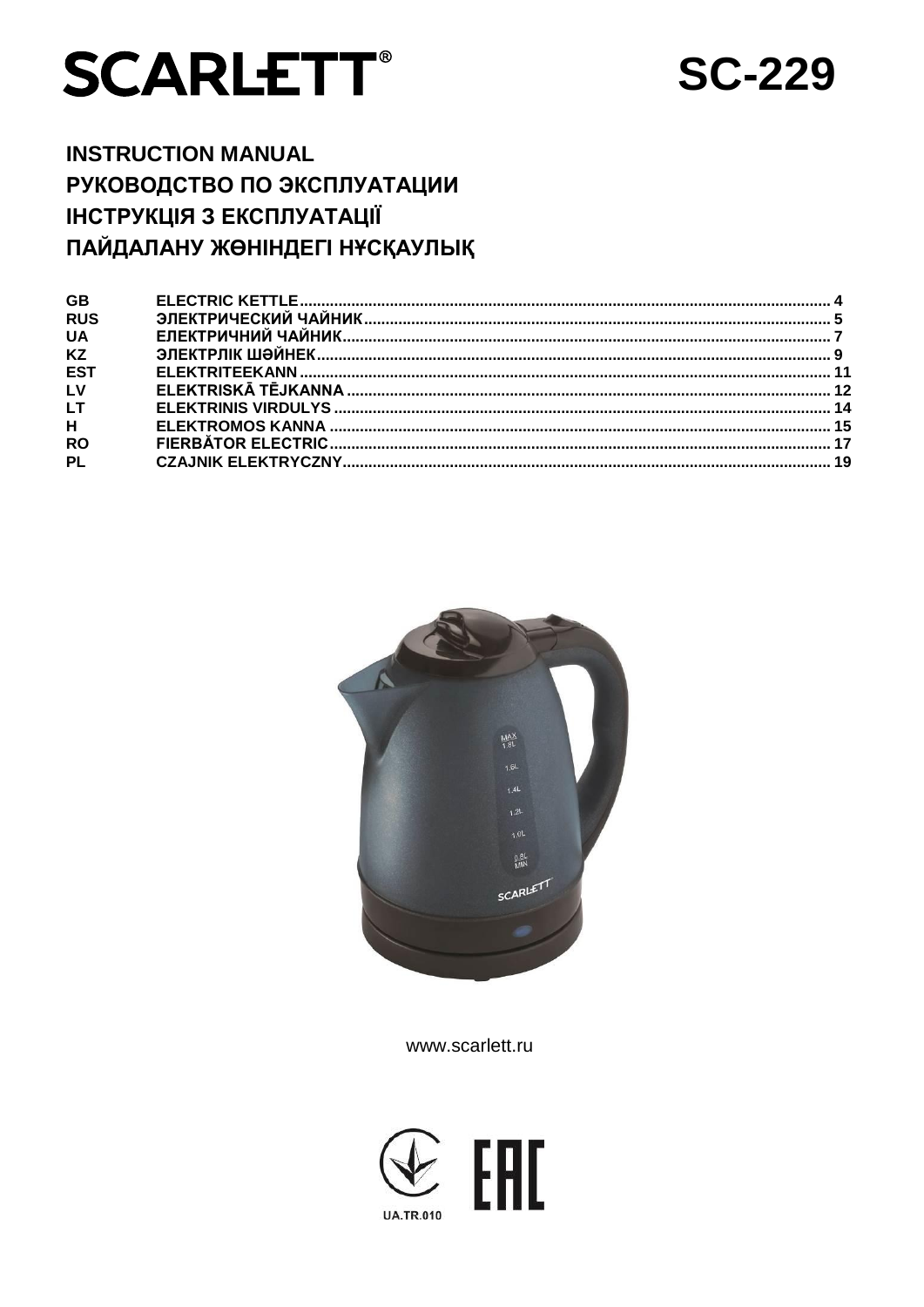- 1. Base unit with cord storage compartment
- 2. Body
- 3. Spout
- 4. Removable filter
- 5. Lid
- 6. Lid open handle
- 7. On/Off switch
- 8. Indicator light
- 9. Handle
- 10. Two water level indicators

- 1. База живлення з відсіком для заховування шнура
- 2. Корпус
- 3. Носик
- 4. Знiмний фільтр
- 5. Кришка
- 6. Ручка відкриття кришки
- 7. Перемикач
- 8. Світловий індикатор
- 9. Ручка
- 10. Два індикатори рівня води

#### **EST KIRJELDUS LV APRAKSTS**

- 1. Alus juhtmekambriga
- 2. Korpus
- 3. Tila
- 4. Äravõetav filter
- 5. Kaas
- 6. Kaane avamispide
- 7. Lüliti
- 8. Sisemine märgutuli
- 9. Käepide
- 10. Kaks veetaseme indikaatorit
- **LT APRAŠYMAS H LEÍRÁS**
- 1. Maitinimosi bazė su skyriu elektros laido saugojimui
- 2. Korpusas
- 3. Snapelis
- 4. Nusiimamas filtras
- 5. Dangtis
- 6. Dangčio atidarymo rankena
- 7. Jungiklis
- 8. Pašviesinimo indikatorius
- 9. Ranekna
- 10. Du vandens lygo indikatoriai

#### **RO DETALII PRODUS PL BUDOWA WYROBU**

- 1. Baza de alimentare cu compartimentul pentru depozitarea cordonului
- 2. Corpul
- 3. Nasul
- 4. Detașabil filtru
- 5. Capac
- 6. Mâner pentru deschiderea capacului
- 7. Buton pornire / oprire
- 8. Mâner
- 9. Scară nivelul apei
- 10. Două indicatoare ale nivelului de apă

#### **GB DESCRIPTION RUS УСТРОЙСТВО ИЗДЕЛИЯ**

- 1. База питания с отсеком для хранения шнура
- 2. Корпус

IM018

- 3. Носик
- 4. Съёмный фильтр
- 5. Крышка
- 6. Ручка открытия крышки
- 7. Выключатель
- 8. Cветовой индикатор
- 9. Ручка 10. Два индикатора уровня воды
- **UA ОПИС KZ СИПАТТАМА**
	- 1. Бау сақтауына арналған бөлікті қоректену базасы
	- 2. Тұлға
	- 3. Тұмсықша
	- 4. Алмалы-салмалы сүзгі
	- 5. Қақпақ
	- 6. Қақпақ ашу тұтқасы
	- 7. Ажыратқыш
	- 8. Ішкі жарықты индикатор
	- 9. Тұтқа
	- 10. Су деңгейінің екі көрсеткіші

- 1. Pamatne ar nodalījumu barošanas vada glabāšanai
- 2. Korpuss
- 3. Snīpītis
- 4. Noņemamais filtrs
- 5. Vāciņš
- 6. Rokturis vāciņa attaisīšanai
- 7. Slēdzis (izslēgt)
- 8. Iekšējais gaismas indikators
- 9. Rokturis
- 10. Divi ūdens līmeņa indikatori

- 1. Áramforrást biztosító elem csatlakozó tárolóval
- 2. Készülékház
- 3. Teafőző szája
- 4. Levehető szűrő
- 5. Fedő

www.scarlett.ru SC-229

- 6. A fedő nyitófogantyúja
- 7. Főkapcsoló
- 8. Belső jelzőlámpa

4. Zdejmowany filtr

9. Fogantyú

3. Dzióbek

5. Pokrywa

7. Wyłącznik

9. Uchwyt

- 10. Két vízszint-indikátor
- 

6. Uchwyt otwarcia pokrywy

8. Wewnętrzna lampka kontrolna

10. Dwa wskaźniki poziomu wody

1. Baza zasilającą z przedziałem do schowania przewodu zasilającego 2. Obudowa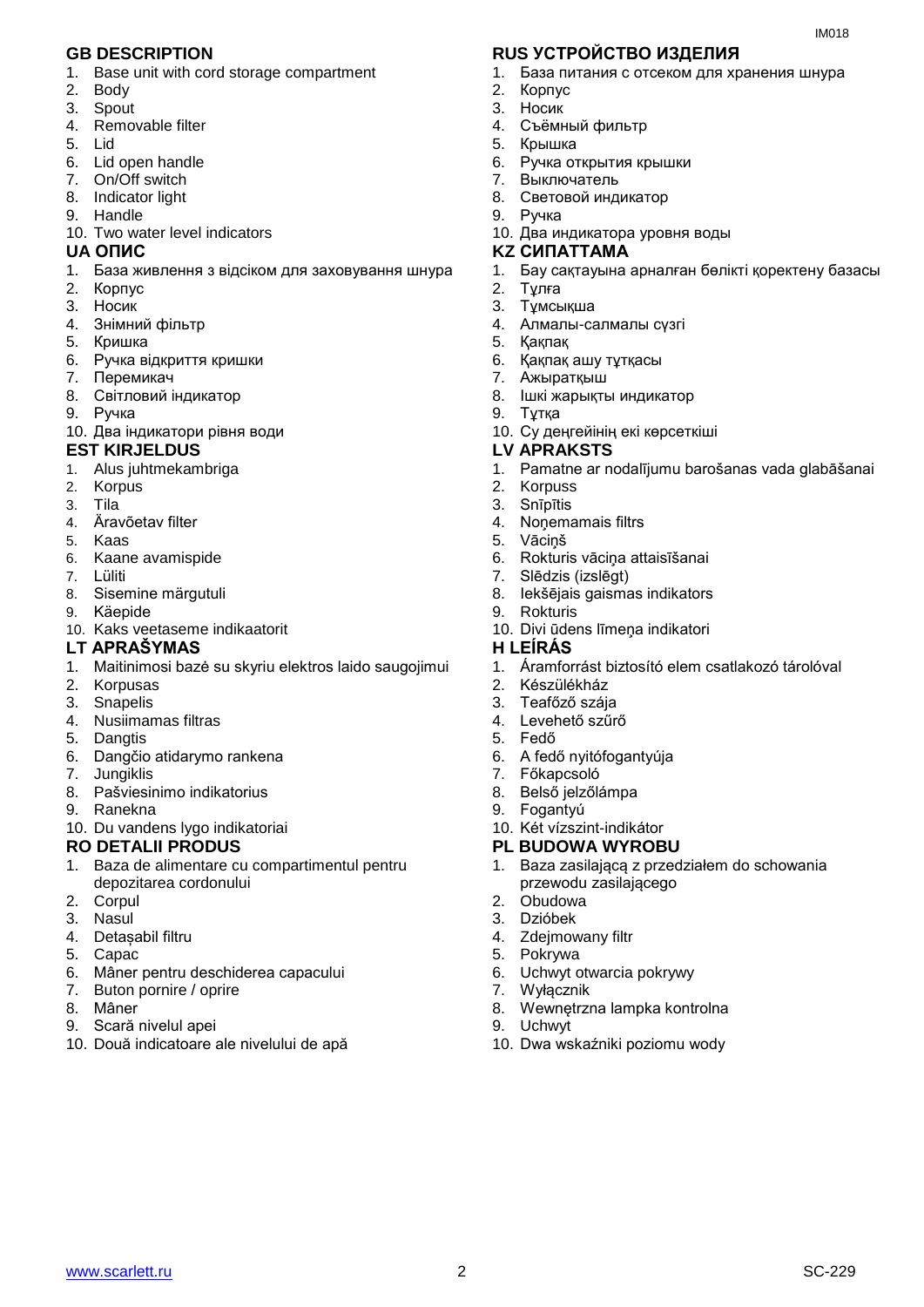| $\sim$ 220-240 V/50 Hz<br>1850-2200 W | 1.8L | 1.17 / 0.84 kg | mm<br>245<br>160<br>222 |
|---------------------------------------|------|----------------|-------------------------|
|---------------------------------------|------|----------------|-------------------------|

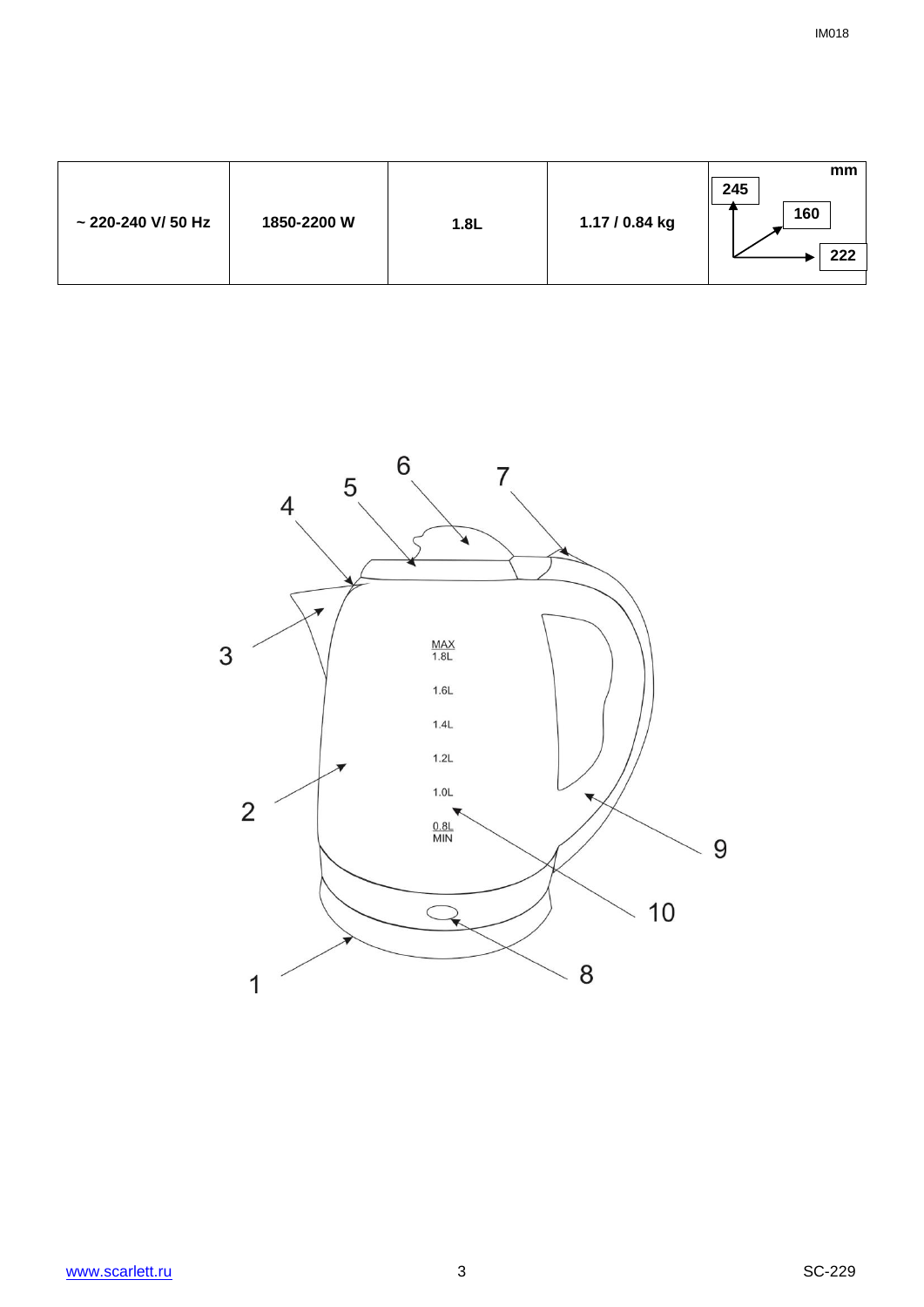#### **GB** INSTRUCTION MANUAL **IMPORTANT SAFEGUARDS**

- Please read these operating instructions carefully before connecting your kettle to the power supply, in order to avoid damage due to incorrect use.
- Before switching on the appliance for the first time please check if the technical specifications indicated on the unit correspond to the mains parameters.
- Incorrect operation and improper handling can lead to malfunction of the appliance and injuries to the user.
- Always unplug the appliance from the power supply when not in use.
- For home use only. Do not use for industrial purposes.
- Keep the base unit away from water and protect from splashes.
- Do not immerse the unit, cord or plug in water or other liquids. If it has happened, remove the plug from the wall socket immediately and have the unit checked by an expert before using it again.
- Do not operate the appliance if the cord or the plug is damaged or if the appliance has been otherwise damaged. In such cases take the appliance to a qualified specialist for check and repair if necessary.
- Ensure that the cord does not hang over sharp edges and keep it away from hot surfaces.
- To disconnect the appliance from the power supply pull it out by the plug only, not by the cord.
- Place the appliance on a dry stable surface, away from sources of heat (e.g. hotplates); do not place it under curtains and shelves.
- Do not leave the appliance unattended when in use.
- This appliance is not intended for use by persons (including children) with reduced physical, sensory or mental capabilities, or lack of experience and knowledge, unless they have been given supervision or instruction concerning use of the appliances by a person responsible for their safety.
- Children should be supervised to ensure that they do not play with the appliance.
- Use the kettle only with the base unit supplied, and do not use the base unit for any other purposes.
- Never take the kettle from its base while in operation. Switch the appliance off first.
- Electric kettle with button in turn-on position is forbidden to put on the base.
- *ATTENTION:* Do not open the lid while water is boiling.
- Close the lid properly before switching on. Otherwise, the appliance will not switch off automatically and the hot water may overflow.
- The kettle is for heating water only, not for any other purposes and liquids.
- Do not attempt to repair, adjust or replace parts in the appliance. Repair the malfunctioning appliance in the nearest service center.
- If the product has been exposed to temperatures below 0ºC for some time it should be kept at room temperature for at least 2 hours before turning it on
- The manufacturer reserves the right to introduce minor changes into the product design without prior notice, unless such changes influence significantly the product safety, performance, and functions.
- Production date mentioned on the unit and/or on the packing materials and documentations.

#### **BEFORE USING FOR THE FIRST TIME**

- Kettle is suitable for boiling water.
- To remove the foreign smell from the new unit before the first use boil the water with added juice of 1-3 lemons or a pack of citric acid.
- Leave the fluid in the unit for 12 hours, then boil again.
- Pour the solution out and rinse the kettle inside carefully avoiding fall water on the electric contacts.

#### • Repeat the procedure if necessary.

#### **INSTRUCTION FOR USE**

FILLING

- Remove the kettle from the base unit.
- You can fill the kettle with water via the spout or neck with opened lid.
- Do not fill the kettle with less than 0.8 l of water (less than "MIN" mark) to prevent it from operating dry and more than 1.8 l (up to "MAX" mark) to avoid overfilling and water spilling out during the boiling. SWITCHING ON
- After filling with water, place the kettle on the base unit.
- Connect the plug to the power supply and push On/Off switch. The appliance will turn on and indicator will light.

#### SWITCHING OFF

When water begins to boil, the kettle will switch off automatically and indicator light will go off.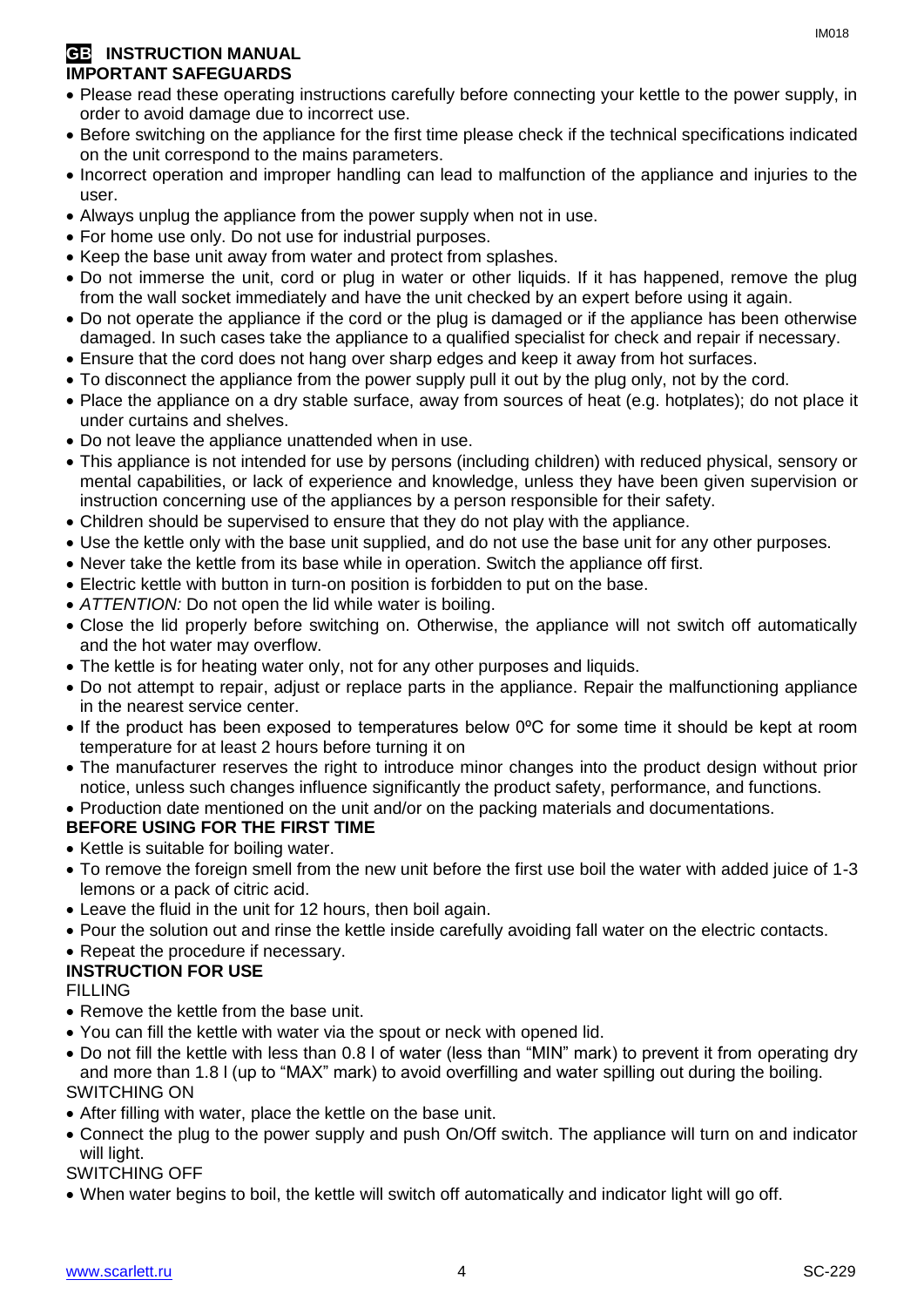*NOTE:* This appliance has a safety system, which automatically switches heating element off if the appliance inadvertently has been switched on when empty, or if it operates dry. In this case let the appliance cool down 10 minutes before filling with water again.

#### SWITCHING ON AGAIN

• If the kettle has been switched off automatically, it can be switched on again after cooling for 15-20 seconds.

#### **CARE AND CLEANING**

- Open the lid and pour out the water through the orifice.
- Always remove the plug from the socket and let the appliance cool down completely.
- Clean the outside of the kettle and the base unit with a soft damp cloth, then wipe with a dry cloth. Do not use any abrasive materials.
- Remove scale regularly, using special descaling agents, available at the market, following given instructions.

#### FILTER CLEANING

- Remove the filter out of the kettle.
- Place it under a jet of water and rub gently with a soft brush (not included).
- Return the filter to its place.

#### **STORAGE**

∀

- Switch off and unplug the appliance; let it entirely cool.
- Complete all requirements of Chapter CLEANING AND CARE.
- The cord can be wrapped around the base area for storage.
- Keep the appliance in a dry cool place.
- The symbol on the unit, packing materials and/or documentations means used electrical and electronic units and battery's should not be toss in the garbage with ordinary household garbage. These units should be pass to special receiving point.
- For additional information about actual system of the garbage collection address to the local authority.
- Valid utilization will help to save valuable resources and avoid negative work on the public health and environment which happens with incorrect using garbage.

#### **RUS РУКОВОДСТВО ПО ЭКСПЛУАТАЦИИ МЕРЫ БЕЗОПАСНОСТИ**

- Внимательно прочитайте данную инструкцию перед эксплуатацией прибора во избежание поломок при использовании.
- Перед первоначальным включением проверьте, соответствуют ли технические характеристики, указанные на изделии, параметрам электросети.
- Неправильное обращение может привести к поломке изделия, нанести материальный ущерб и причинить вред здоровью пользователя.
- Использовать только в бытовых целях. Прибор не предназначен для промышленного применения.
- Если устройство не используется, всегда отключайте его от электросети.
- Не допускайте попадания воды на базу питания.
- Не погружайте прибор, базу питания и шнур питания в воду или другие жидкости. Если это случилось, немедленно отключите устройство от электросети и, прежде чем пользоваться им дальше, проверьте работоспособность и безопасность прибора у квалифицированных специалистов.
- При повреждении шнура питания его замену, во избежание опасности, должен производить изготовитель или уполномоченный им сервисный центр, или аналогичный квалифицированный персонал.
- Следите за тем, чтобы шнур питания не касался острых кромок и горячих поверхностей.
- При отключении прибора от электросети, беритесь за вилку, а не тяните за шнур.
- Устройство должно устойчиво стоять на сухой ровной поверхности. Не ставьте прибор на горячие поверхности, а также вблизи источников тепла (например, электрических плит), занавесок и под навесными полками.
- Никогда не оставляйте включенный прибор без присмотра.
- Прибор не предназначен для использования лицами (включая детей) с пониженными физическими, чувственными или умственными способностями или при отсутствии у них опыта или знаний, если они не находятся под контролем или не проинструктированы об использовании прибора лицом, ответственным за их безопасность.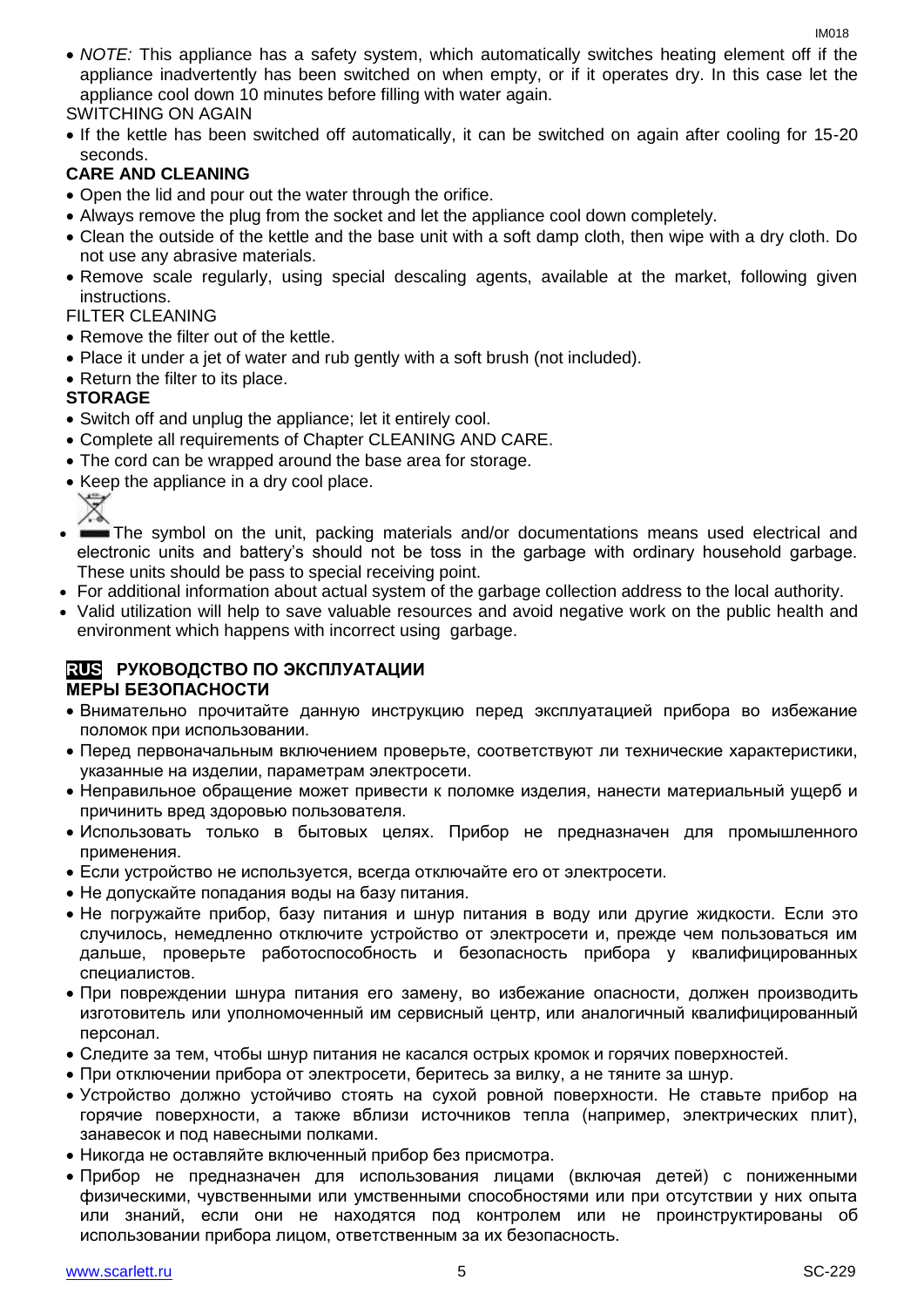- Дети должны находиться под контролем для недопущения игры с прибором.
- Используйте изделие только с базой питания из комплекта. Запрещается использовать её для других целей.
- Нельзя снимать чайник с базы питания во время работы, сначала отключите его.
- Чайник с включенной кнопкой нельзя ставить на базу.
- *ВНИМАНИЕ:* Не открывайте крышку, пока вода кипит.
- Перед включением убедитесь, что крышка плотно закрыта, иначе не сработает система автоматического отключения при закипании и вода может выплеснуться.
- Устройство предназначено только для нагрева воды. Запрещается использование в других целях – это может привести к поломке изделия.
- Не пытайтесь самостоятельно ремонтировать прибор или заменять какие-либо детали. При обнаружении неполадок обращайтесь в ближайший Сервисный центр.
- $\bullet$  Если изделие некоторое время находилось при температуре ниже 0°С, перед включением его следует выдержать в комнатных условиях не менее 2 часов.
- Производитель оставляет за собой право без дополнительного уведомления вносить незначительные изменения в конструкцию изделия, кардинально не влияющие на его безопасность, работоспособность и функциональность.
- Дата производства указана на изделии и/или на упаковке, а также в сопроводительной документации.

#### **ПОДГОТОВКА**

- Чайник предназначен для кипячения воды.
- Для устранения посторонних запахов из нового прибора перед первоначальным использованием вскипятите воду в чайнике, добавив в нее сок 1-3 лимонов или пакетик лимонной кислоты.
- Оставьте раствор на 12 часов, затем снова прокипятите.
- Слейте раствор и аккуратно сполосните чайник изнутри, не допуская попадания воды на электрические контакты.
- При необходимости повторите процедуру.

#### **РАБОТА**

#### ЗАЛИВ ВОДЫ

- Снимите чайник с базы питания.
- Вы можете наполнить его через носик или горловину, открыв крышку.
- Во избежание перегрева чайника не рекомендуется наливать меньше 0.8 л воды (ниже отметки "MIN"). Не наливайте больше 1.8 л воды (выше отметки "MAX"), иначе она может выплеснуться через носик при кипении.

#### **ВКЛЮЧЕНИЕ**

- Установите наполненный водой чайник на базу питания.
- Подключите шнур питания к электросети и включите чайник, при этом загорится световой индикатор работы.

**ВЫКЛЮЧЕНИЕ** 

- При закипании воды чайник отключится автоматически и световой индикатор погаснет.
- *ВНИМАНИЕ:* Ваш чайник оснащён системой защиты от перегрева. Если в чайнике нет или мало воды, он автоматически отключится. Если это произошло, необходимо подождать не менее 10 минут, чтобы чайник остыл, после чего можно заливать воду.

#### ПОВТОРНОЕ ВКЛЮЧЕНИЕ

 Если чайник только что закипел и автоматически отключился, а Вам нужно снова подогреть воду, подождите 15-20 секунд перед повторным включением.

#### **ОЧИСТКА И УХОД**

- Слейте всю воду через горловину, открыв крышку.
- Перед очисткой всегда отключайте устройство от электросети и давайте ему полностью остыть.
- Ни в коем случае не мойте чайник и базу питания проточной водой. Протрите снаружи корпус и базу сначала влажной мягкой тканью, а затем – насухо. Не применяйте абразивные чистящие средства, металлические мочалки и щётки, а также органические растворители.
- Регулярно очищайте изделие от накипи специальными средствами, которые можно приобрести в торговой сети. Применяя чистящие средства, следуйте указаниям на их упаковке.

#### ОЧИСТКА ФИЛЬТРА

- Извлеките фильтр из чайника.
- Аккуратно протрите фильтр, мягкой щёткой (не входит в комплект) удалите загрязнения под струёй воды.
- Установите фильтр на место.

#### www.scarlett.ru SC-229 SC-229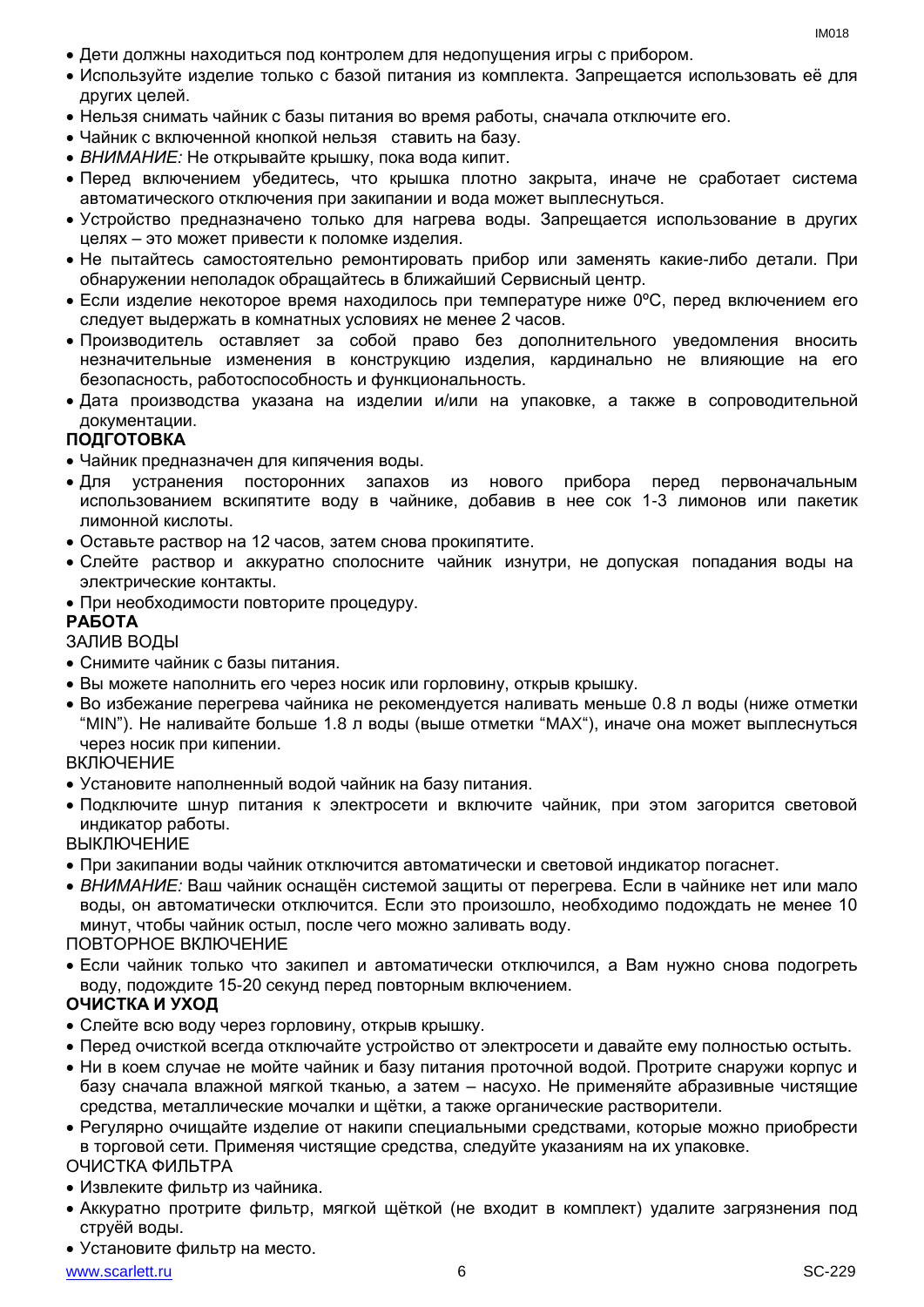#### **ХРАНЕНИЕ**

- Перед хранением убедитесь, что прибор отключен от электросети и полностью остыл.
- Выполните все требования раздела ОЧИСТКА И УХОД.
- Смотайте шнур питания.
- Храните прибор в сухом прохладном месте.



- Данный символ на изделии, упаковке и/или сопроводительной документации означает, что использованные электрические и электронные изделия и батарейки не должны выбрасываться вместе с обычными бытовыми отходами. Их следует сдавать в специализированные пункты приема.
- Для получения дополнительной информации о существующих системах сбора отходов обратитесь к местным органам власти.
- Правильная утилизация поможет сберечь ценные ресурсы и предотвратить возможное негативное влияние на здоровье людей и состояние окружающей среды, которое может возникнуть в результате неправильного обращения с отходами.

## **UA ІНСТРУКЦІЯ З ЕКСПЛУАТАЦІЇ**

- Шановний покупець! Ми вдячні Вам за придбання продукції торговельної марки SCARLETT та довіру до нашої компанії. SCARLETT гарантує високу якість та надійну роботу своєї продукції за умови дотримання технічних вимог, вказаних в посібнику з експлуатації.
- Термін служби виробу торгової марки SCARLETT у разі експлуатації продукції в межах побутових потреб та дотримання правил користування, наведених в посібнику з експлуатації, складає 2 (два) роки з дня передачі виробу користувачеві. Виробник звертає увагу користувачів, що у разі дотримання цих умов, термін служби виробу може значно перевищити вказаний виробником строк.

#### **МІРИ БЕЗПЕКИ**

- Уважно прочитайте дану інструкцію перед експлуатацією приладу, щоб запобігти поломок при використанні.
- Перш ніж увімкнути прилад, перевірте, чи відповідають технічні характеристики, вказані на виробі, параметрам електромережі.
- Невiрне використання може призвести до поломки виробу, завдати матеріального урону та шкоди здоров'ю користувача.
- Використовувати тільки у побуті. Прилад не призначений для виробничого використання.
- Якщо прилад не використовується, завжди відключайте його з мережі.
- Не дозволяйте, щоб вода попадала на базу живлення.
- Не занурюйте прилад та шнур живлення у воду чи інші рідини. Якщо це відбулося, негайно відключите прилад з мережі та, перед тим, як користуватися їм далі, перевірте працездатність та безпеку приладу у кваліфікованих фахівців.
- У разі пошкодження кабелю живлення, його заміну, з метою запобігання небезпеці, повинен виконувати виробник або уповноважений їм сервісний центр, або аналогічний кваліфікований персонал.
- Стежте за тим, щоб шнур живлення не торкався гострих крайок чи гарячих поверхонь.
- Пiд час відключення приладу з мережі тримайтеся рукою за вилку, не тягніть за шнур.
- Пристрій має стійко стояти на сухій рiвній поверхні. Не ставте прилад на гарячі поверхні, а також поблизу джерел тепла (наприклад, електричних плит), занавісок й під навісними полками.
- Ніколи не залишайте ввімкнений прилад без нагляду.
- Прилад не призначений для використання особами (включаючи дітей) зі зниженими фізичними, чуттєвими або розумовими здібностями або у разі відсутності у них опиту або знань, якщо вони не знаходяться під контролем або не проінструктовані про використання приладу особою, що відповідає за їх безпеку.
- Діти повинні знаходитись під контролем, задля недопущення ігор з приладом.
- Використовуйте прилад тільки з базою живлення з комплекту. Заборонено використовувати його для iнших мет.
- Не можна знімати чайник з бази живлення під час роботи, спочатку вимкніть його.
- Чайник з увімкненою кнопкою класти на базу не можна
- УВАГА: Не відкривайте кришку, поки вода закипить.
- Перед вмиканням переконайтеся, що кришка щільно зачинена, інакше не спрацюе система автоматичного вимикання пiд час закипання та вода може виплюхнутися.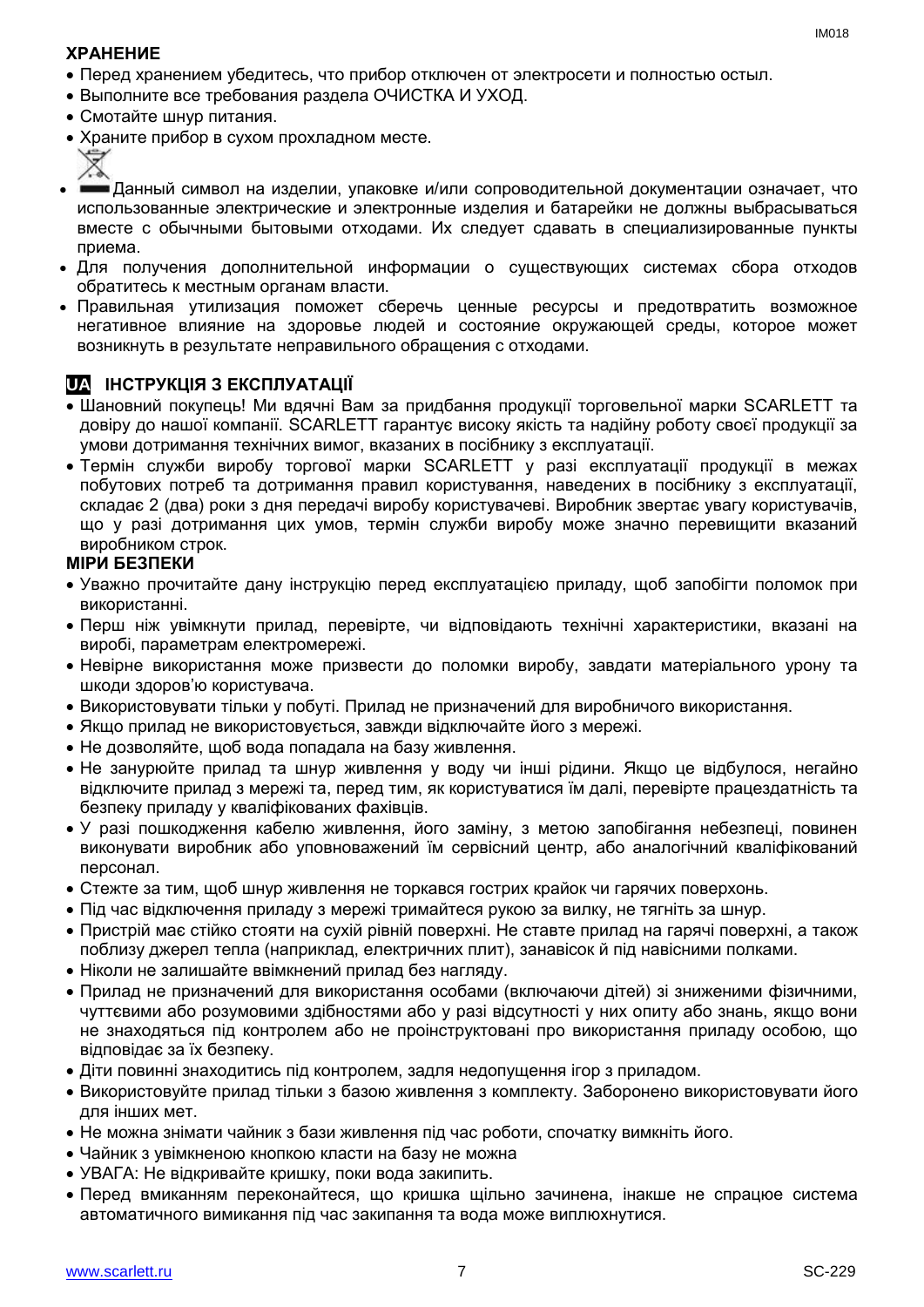- Прилад призначений тільки для нагріву води. Заборонено використовувати його з іншою метою це може призвести до псування приладу.
- Не намагайтеся самостійно ремонтувати прилад або замінювати які-небудь деталі. При виявленні неполадок звертайтеся в найближчий Сервісний центр.
- Якщо виріб деякий час знаходився при температурі нижче 0ºC, перед увімкненням його слід витримати у кімнаті не менше 2 годин.
- Виробник залишає за собою право без додаткового повідомлення вносити незначні зміни до конструкції виробу, що кардинально не впливають на його безпеку, працездатність та функціональність.
- Обладнання відповідає вимогам Технічного регламенту обмеження використання деяких небезпечних речовин в електричному та електронному обладнанні.
- Дата виробництва вказана на виробі та/або на упаковці, а також у супровідній документації.

#### **ПІДГОТОВКА**

- Чайник призначений для кип'ятіння води.
- Задля усунення сторонніх запахів з нового приладу перед початковим використанням закип'ятіть воду в чайнику, додавши в неї сік 1-3 лимонів або пакетик лимонної кислоти.
- Залиште розчин на 12 годин, потім знову прокип'ятіть.
- Злийте розчин й акуратно сполосніть чайник зсередини, не допускаючи потрапляння води на електричні контакти
- За необхідності повторіть процедуру.

#### **ЕКСПЛУАТАЦІЯ**

#### ЗАЛИВАННЯ ВОДИ

- Зніміть чайник з бази живлення.
- Можна наповняти його через носик чи горловину, відкривши кришку.
- $\bullet$  Шоб запобігти перегріву чайника, не слід наливати менше ніж 0.8 л води (нижче мітки "MIN"). Не наливайте більше ніж 1.8 л води (вище мітки "MAX"), інакше вона може виплюхнутися через носик пiд час кипіння.

ВМИКАННЯ

- Установіть наповнений водою чайник на базу живлення.
- Підключите шнур живлення до мережі та ввімкнить чайник, при цьому засвітиться світловий індикатор роботи.

ВИМИКАННЯ

- Після закипання води чайник вимкнеться автоматично та світловий індикатор згасне.
- *УВАГА:* Ваш чайник обладнаний системою захисту вид перегріву. Якщо у чайнику немає чи мало води, він автоматично вимкнеться. Якщо це відбулося, необхідно почекати не менше ніж 10 хвилин, щоб чайник охолонув, після чого можна заливати воду.

#### ПОВТОРНЕ ВМИКАННЯ

 Якщо чайник тільки-но закипів та автоматично вимкнувся, а Вам потрібно знову підігріти воду, почекайте 15-20 секунд перед повторним вмиканням.

#### **ОЧИЩЕННЯ ТА ДОГЛЯД**

- Злийте всю воду через горловину, відкривши кришку.
- Ні в якому разі не мийте чайник та базу живлення під струмом води. Протріть зовні корпус та базу спочатку вологою м'якою тканиною, а потім – насухо. Не вживайте абразивних чистячих засобів, металевих мочалок та щіток, а також органічних розчинників.
- Регулярно очищайте прилад від накипу спеціальними засобами, що можна придбати у торговельній сітці. Вживаючи чистячі засоби, дотримуйтеся инструкції на їх упаковці.

ОЧИЩЕННЯ ФІЛЬТРА

- Вийміть фільтр з чайника.
- Акуратно протріть фільтр, та мя'кою щіткою (не входить до комплекту) видалите забрудження під струмом води.
- Установіть фільтр на місце.

#### **ЗБЕРЕЖЕННЯ**

- Перед зберіганням переконайтеся, що прилад відключений від електромережі і повністю охолов.
- Виконайте усі вимоги розділу ОЧИЩЕННЯ ТА ДОГЛЯД.
- Змотайте шнур живлення.
- Зберігайте прилад у сухому прохолодному місці.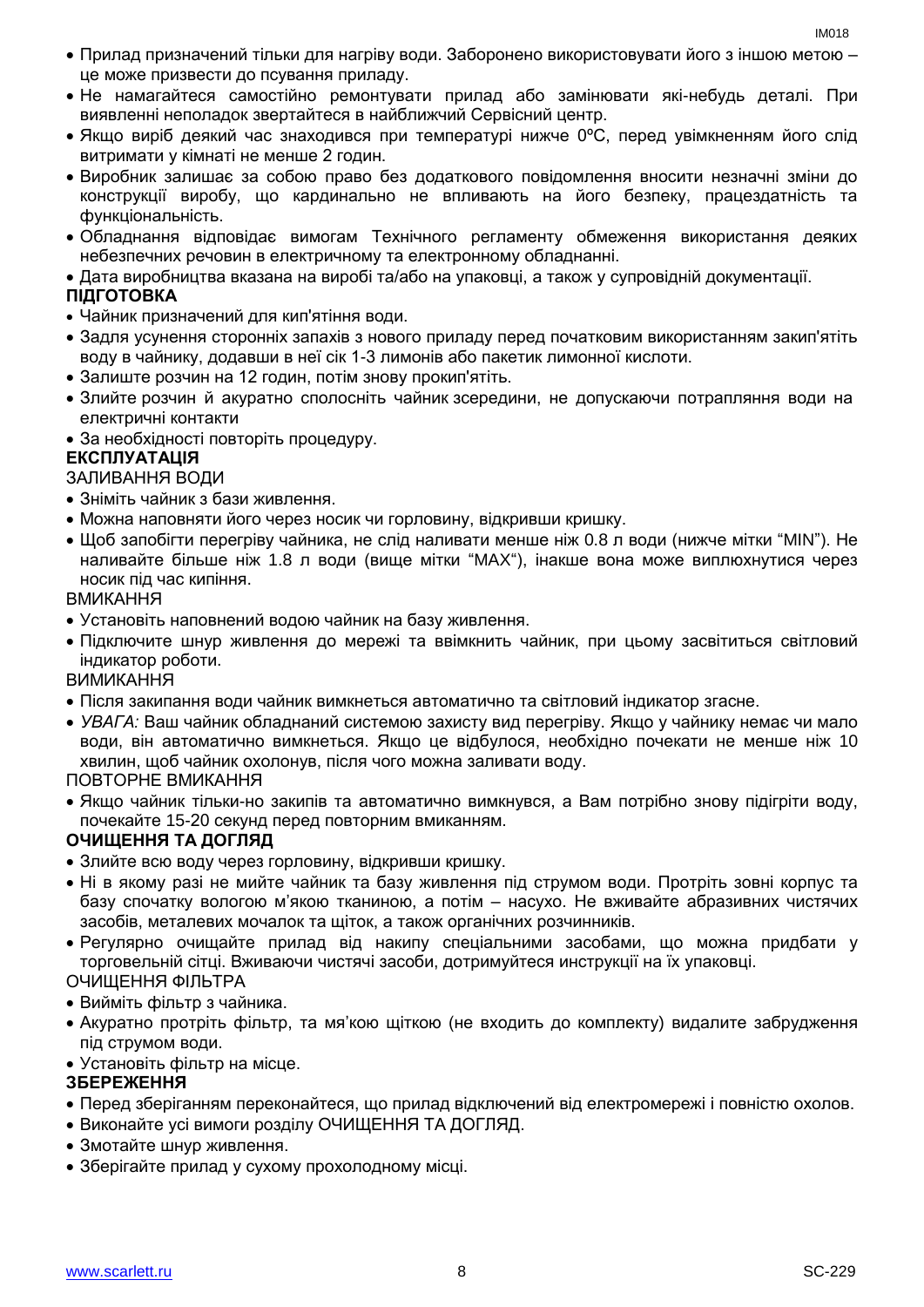

Цей символ на виробі, упаковці та/або в супровідній документації означає, що електричні та електронні вироби, а також батарейки, що були використані, не повинні викидатися разом із звичайними побутовими відходами. Їх потрібно здавати до спеціалізованих пунктів прийому.

Для отримання додаткової інформації щодо існуючих систем збору відходів зверніться до місцевих органів влади.

Належна утилізація допоможе зберегти цінні ресурси та запобігти можливому негативному впливу на здоров'я людей і стан навколишнього середовища, який може виникнути в результаті неправильного поводження з відходами.

#### **KZ ПАЙДАЛАНУ ЖӨНІНДЕГІ НҰСҚАУЛЫҚ**

- Құрметті сатып алушы! SCARLETT сауда таңбасының өнімін сатып алғаныңыз үшін және біздің компанияға сенім артқаныңыз үшін Сізге алғыс айтамыз. Іске пайдалану нұсқаулығында суреттелген техникалық талаптар орындалған жағдайда, SCARLETT компаниясы өзінің өнімдерінің жоғары сапасы мен сенімді жұмысына кепілдік береді.
- SCARLETT сауда таңбасының бұйымын тұрмыстық мұқтаждар шеңберінде пайдаланған және іске пайдалану нұсқаулығында келтірілген пайдалану ережелерін ұстанған кезде, бұйымның қызмет мерзімі бұйым тұтынушыға табыс етілген күннен бастап 2 (екі) жылды құрайды. Аталған шарттар орындалған жағдайда, бұйымның қызмет мерзімі өндіруші көрсеткен мерзімнен айтарлықтай асуы мүмкін екеніне өндіруші тұтынушылардың назарын аударады.

#### **ҚАУІПСІЗДІК ШАРАЛАРЫ**

- Пайдалану кезінде бұзылмауы үшін құралды қолданудың алдында осы нұсқауды ықыласпен оқып шығыңыз.
- Алғаш рет іске қосар алдында бұйымда көрсетілген техникалық сипаттамалардың электр желісінің параметрлеріне сәйкес келетін-келмейтінін тексеріңіз.
- Дұрыссыз қолдау бұйымның бұзылуына әкеліп соғуы, заттай зиян іп келтіріп және пайдаланушының денсаулығына зиян тигізуі мүмкін.
- Тек қана тұрмыстарды мақсаттарда қолданылдады. Құрал өнеркәсіптік қолдануға арналмаған.
- Егер құрылғы қолданылмаса, оны электр жүйесінен әрқашан сөндіріп тастаңыз.
- Қоректену негізіне су тигіздірмеңіз.
- Құралды не бауды суға немесе басқа сұйықтықтарға батырмаңыз. Егер бұл жағдай болса, құрылғыны электр жүйесінен дереу сөндіріп тастаңыз және оны әрі қарай пайдаланбастан бұрын, жұмысқа қабілеттілігі мен құралдың қауіпсіздігін білікті мамандарға тексертіңіз.
- Балалар құрылғымен ойнамауы үшін оларды үнемі қадағалап отыру керек.
- Қоректену бауының өткір жиектер және ыстық үстілерге тимеуін қадағалаңыз.
- Құрылғы құрғақ тегіс бетте тұрақты тұруы тиіс. Құралды ыстығы бар бетке, сондай-ақ, ыстық шығару көздеріне (мысалға электрлі плиталар), перделерге жақын және ілінбелі сөрелердің астына қоймаңыз.
- Құралды қоректену жүйесінен сөндіргенде шаңышқыны ұстаңыз, ал қоректену бауынан тартпаңыз.
- Қосылған құралды ешуақытта қараусыз қалдырмаңыз.
- Дене, жүйке не болмаса ақыл-ой кемістігі бар, немесе осы құрылғыны қауіпсіз пайдалану үшін тәжірибесі мен білімі жеткіліксіз адамдардың (соның ішінде балалардың) қауіпсіздігі үшін жауап беретін адам қадағаламаса немесе құрылғыны пайдалану бойынша нұсқау бермесе, олардың бұл құрылғыны қолдануына болмайды.
- Ересек адамдрадың бақылауынсыз балаларға пайдалануға рұқсат етпеңіз.
- Бұйымды тек қана жинақтағы қоректену базасымен ғана қолданыңыз. Оны басқа мақсаттарға қолдануға тиым салынады.
- Шәйнекті жұмыс уақытына қоректену негізінен түсіруге болмайды, алдымен оны сөндіріп тастаңыз.
- Түймесі қосулы түрған шайнекті тұғырға қоюға болмайды
- ЕСКЕРТУ: Су қайнаған дейін қақпағын ашпаңыз.
- Қосудың алдында қақпақтың тығыз жабылғанына көз жеткізіңіз, өйтпейінше қайнаған кезде автоматты сөндіру жүйесі істемейді де су шайқалып төгілуі мүмкін.
- Құрылғы тек қана суды қыздыруға арналған. Басқа мақсаттарға қолдану тиым салынады бұл бұйымның бұзылуына әкеліп соғуы мүмкін.
- Құрылғыны өз бетіңізше жөндеуге талпынбаңыз. Олқылықтар пайда болса жақын арадағы сервис орталығына апарыңыз.
- www.scarlett.ru SC-229 SC-229 Егер бұйым біршама уақыт 0ºC-тан төмен температурада тұрса, іске қосар алдында оны кем дегенде 2 сағат бөлме температурасында ұстау керек.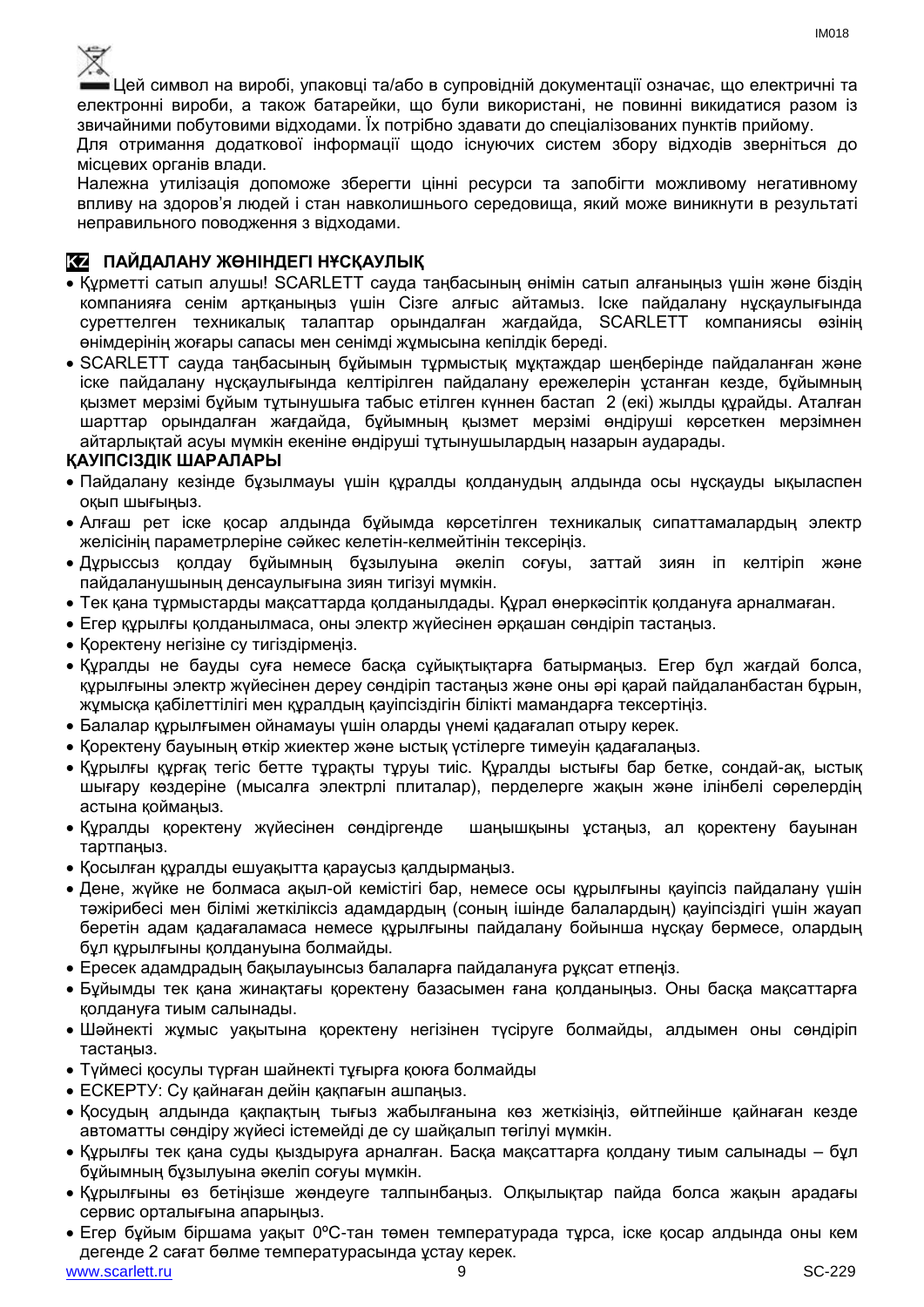- Өндіруші бұйымның қауіпсіздігіне, жұмыс өнімділігі мен жұмыс мүмкіндіктеріне түбегейлі әсер етпейтін болмашы өзгерістерді оның құрылмасына қосымша ескертпестен енгізу құқығын өзінде қалдырады.
- Өндірілген күні өнімде және/немесе қорапта, сондай-ақ қосымша құжаттарда көрсетілген.

#### **ДАЙЫНДАУ**

- Шәйнек арналған суды қайнату.
- Жаңа аспаптағы бөгде иістерден құтылу үшін алғашқы рет қолданар алдында 1-3 лимонның шырынын немесе лимон қышқылының қалташасын құйып шәйнекте суды қайнатыңыз.
- Ерітіндіні 12 сағатқа қалдырыңыз, содан кейін тағы да қайнатыңыз.
- Ерітіндіні төгіңіз де, электр түйіспелеріне су кіруіне жол берместен, шайнектің ішін сумен шайыңыз
- Қажет болған жағдайда рәсімді қайталаңыз.

#### **ЖҰМЫС**

#### СУДЫ ҚҰЮ

- Шәйнекті қоректену тұғырынан түсіріңіз.
- Сіз оны тұмсықша арқылы не қақпақты ашып, қылтаннан толтыра алаcыз.
- Шәйнектің қызып кетпеуі үшін 0.8 литрден ("MIN" белгіден төмен) аз су құюға ұсынылмайды. 1.8 литрден ("MAX" белгіден жоғары) көп су құймаңыз, әйтпесе ол тұмсықша арқылы қайнаған кезде тасып кетуі мүмкін.

ҚОСУ

- Су толтырылған шәйнекті қоректену тұғырына орнатыңыз.
- Қоректену бауын электр жүйесіне тұйықтаңыз да шәйнекті қосыңыз, осымен жұмыстың жарықты индикаторы жанады.

АЖЫРАТУ

- Су қайнағанда шәйнек автоматты өшеді және жарықты индикатор сөніп қалады.
- *НАЗАР:* Сіздің шәйнегіңіз қызып кетуден қорғаныш жүйесімен жабдықталған. Егер шәйнекте су жоқ не аз болса, ол автоматты түрде сөніп қалады. Егер бұл болса, шәйнектің суынуы үшін 10 минуттан кем емес күтке қажет, содан кейін су құюға болады.

ҚАЙТА ҚОСУ

 Егер шәйнек жаңа ғана қайнап және автоматты сөнсе, ал сізге суды қайтадан жылыту қажет болса, қайта қосудың алдында 15-20 секунд кідіріңіз.

#### **ТАЗАЛАУ ЖӘНЕ КҮТІМ**

- Қақпағын ашып ұңғысы арқылы барлық суды төгіңіз.
- Ешқандай жағдайда да шәйнекті және қоректену негізін ағын сумен жумаңыз. Тұлға мен негіздің сыртын алдымен жұмсақ дымқыл матамен сүртіңіз, ал содан соң – құрғатып. Қайрақты тазалағыш заттар, металл жөкелер және щөткелерді, сонымен қатар органикалық еріткіштерді қолданбаңыз.
- Бұйымды сауда орнында ие болуға мүмкін арнайы құралдармен қаспақтан ұдайы тазалап тұрыңыз. Тазартушы құралдарды қолдану барысында, олардың орамасындағы нұсқауларға сүйеніңіздер.

#### СҮЗГІНІ ТАЗАЛАУ

- Сүзгіні шәйнектен алыңыз.
- Сүзгі мұқият сүртіңіз, жұмсақ щөткемен (жинаққа кірмейді) су ағысының астына ластанулардан арылтыңыз.
- Сүзгіні орнына орнатыңыз.

#### **САҚТАУ**

- Cақтау алдында, құралды желіден ажыратылғанына және толық суық екеніне көз жеткізіңіз.
- ТАЗАЛАУ және КҮТУ бөлімінің талаптарын орындаңыз.
- Қоректену бауын ораңыз.
- Құралды құрғақ салқын орында сақтаңыз.



Өнімдегі, қораптағы және/немесе қосымша құжаттағы осындай белгі қолданылған электрлік және электрондық бұйымдар мен батарейкалар кәдімгі тұрмыстық қалдықтармен бірге шығарылмауы керек дегенді білдіреді. Оларды арнайы қабылдау бөлімшелеріне өткізу қажет. Қалдықтарды жинау жүйелері туралы қосымша мәліметтер алу үшін жергілікті басқару органдарына хабарласыңыз.

Қалдықтарды дұрыс кәдеге жарату бағалы ресурстарды сақтауға және қалдықтарды дұрыс шығармау салдарынан адамның денсаулығына және қоршаған ортаға келетін теріс әсерлердің алдын алуға көмектеседі.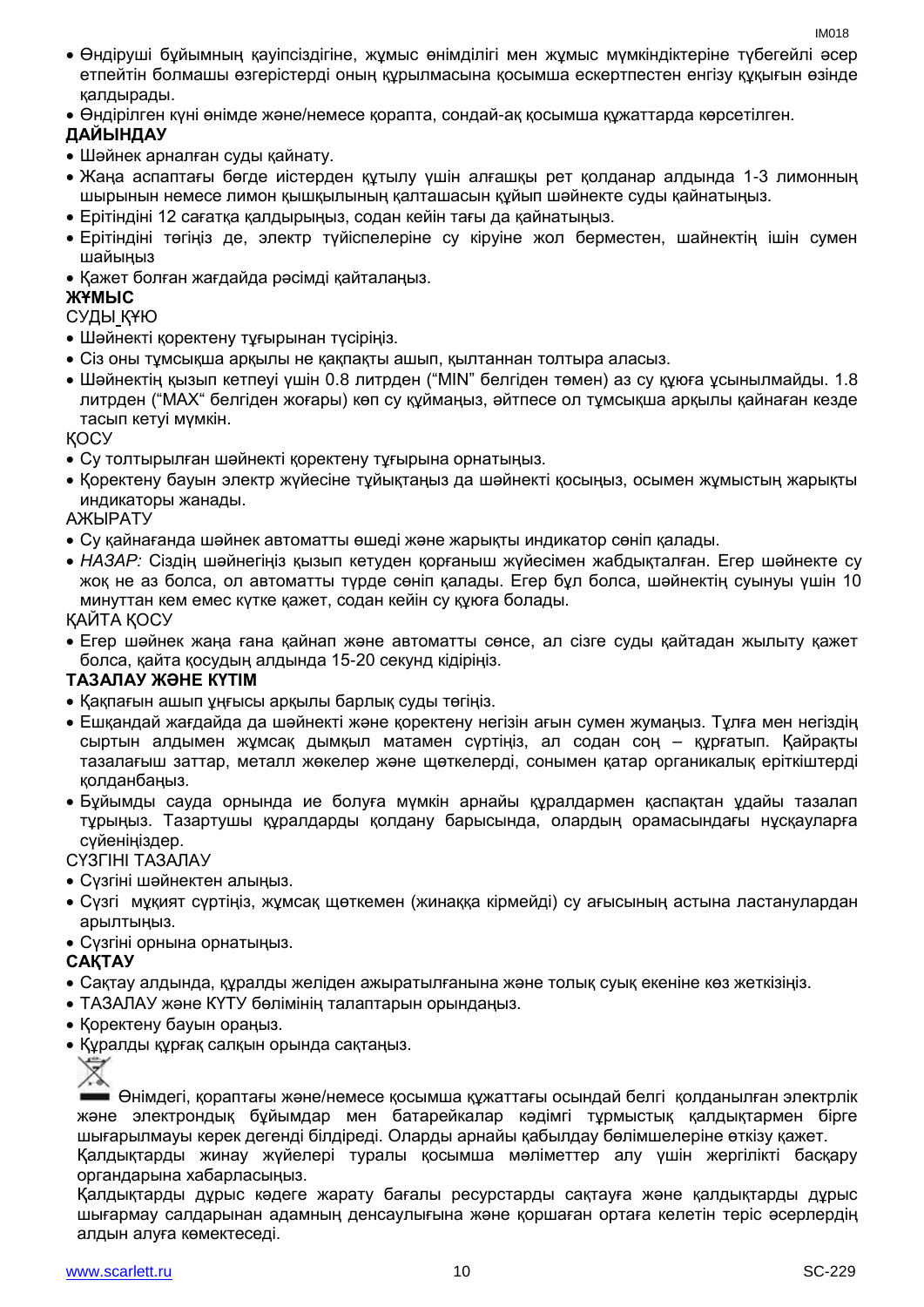#### $\bullet$ **EST KASUTAMISJUHEND OHUTUSNÕUANDED**

- Enne teekannu kasutuselevõttu tutvuge tähelepanelikult käesoleva juhendiga. Nii väldite võimalikke vigu ja ohte seadme kasutamisel.
- Enne esimest sisselülitamist kontrollige, kas tootele märgitud tehnilised karakteristikud vastavad vooluvõrgu parameetritele.
- Vale kasutamine võib põhjustada seadme riket, materiaalset kahju, ka teekannu kasutaja tervise kahjustamist.
- Antud seade on mõeldud ainult koduseks kasutamiseks, mitte tööstuslikuks kasutamiseks.
- Eemaldage seade vooluvõrgust ajaks, mil seda ei kasutata.
- Teekannu alus ei tohi märjaks saada.
- Ärge pange seadet ja juhet vette või teistesse vedelikesse. Kui seade on vette sattunud, eemaldage ta kohe vooluvõrgust ja pöörake Teeninduskeskusesse seadme töökorra ja ohutuse kontrollimiseks.
- Lapsed peavad olema järelevalve all, et nad ei pääseks seadmega mängima.
- Jälgige seda, et juhe ei puutuks vastu teravaid servi ja kuumi pindu.
- Asetage seade kuivale tasasele pinnale. Ärge asetage seadist kuumadele pindadele, soojusallikate (näiteks elektripliitide) ja kardinate lähedale ning rippriiulite alla.
- Ärge eemaldage seadet vooluvõrgust juhtmest tõmmates vaid alati tuleb hoida kinni juhtme otsas olevast pistikust.
- Seade ei ole ette nähtud kasutamiseks alanenud füüsiliste, tunnetuslike ja vaimsete võimetega isikutele (kaasa arvatud lastele) või neile, kellel puuduvad selleks kogemused või teadmised, kui nad ei ole järelevalve all või kui neid ei ole instrueerinud seadme kasutamise suhtes nende ohutuse eest vastutav isik.
- Ärge jätke töötavat seadet järelvalveta.
- Ärge laske lastel seadet kasutada ilma täiskasvanu juuresolekuta.
- Kasutage ainult komplektis olevat alust. Ei tohi kasutada alust muul otstarbel.
- Sisselülitatud nupuga teekannu ei tohi panna alusele
- ÄRGE: avage kaant, kuni vesi keeb.
- Enne, kui teekann aluselt ära tõstate, lülitage seade välja.
- Enne seadme sisselülitamist veenduge, et kaas on korralikult suletud, vastasel juhul ei lülitu vee keemisel seade automaatselt välja ja keev vesi võib sellest välja pritsida.
- Seade on mõeldud üksnes vee keetmiseks. Ei tohi kasutada seadet muul otstarbel see võib põhjustada seadme riknemist.
- Ärge püüdke antud seadet iseseisvalt remontida. Vea kõrvaldamiseks pöörduge lähima teeninduskeskuse poole.
- Kui toode on olnud mõnda aega õhutemperatuuril alla 0 ºC, tuleb hoida seda enne sisselülitamist vähemalt 2 tundi toatemperatuuril.
- Tootja jätab endale õiguse teha ilma täiendava teatamiseta toote konstruktsiooni ebaolulisi muudatusi, mis ei mõjuta selle ohutust, töövõimet ega funktsioneerimist.

Tootmiskuupäev on ära toodud tootel ja/või pakendil, aga ka saatedokumentatsioonis.

#### **ENNE ESMAKASUTUST**

- Teekeetja mõeldud vesi keeb.
- Uuest teekannust kõrvaliste lõhnade eemaldamiseks keetke selles enne esimest kasutamist vett, lisades 1-3 sidruni mahla või pakikese sidrunhapet.
- Jätke lahus 12 tunniks seisma ja keetke siis uuesti läbi.
- Valage segu välja ja loputage teekannu sisemus hoolikalt, vältides vee sattumist elektrikontaktidele
- Korrake protseduuri, kui see on vajalik.

#### **KASUTAMINE**

#### VEEGA TÄITMINE

- Tõstke teekann aluse pealt.
- Veega saab teekann täita läbi tila või kaane.
- Kannu ülekuumenemise vältimiseks täitke kann veega vähemalt "MIN" märgini 0.8 l. Ärge täitke kunagi üle "MAX" märgi 1.8 l, vastasel juhul võib vesi keemisel tilast pursata. SISSELÜLITAMINE
- Asetage veega täidetud kann alusele.
- Sisestage voolujuhtme pistik pistikupessa ja lülitage teekann sisse, märgutuli hakkab põlema. VÄLJALÜLITAMINE
- Vee keemahakkamisel lülitub seade automaatselt välja, märgutuli kustub.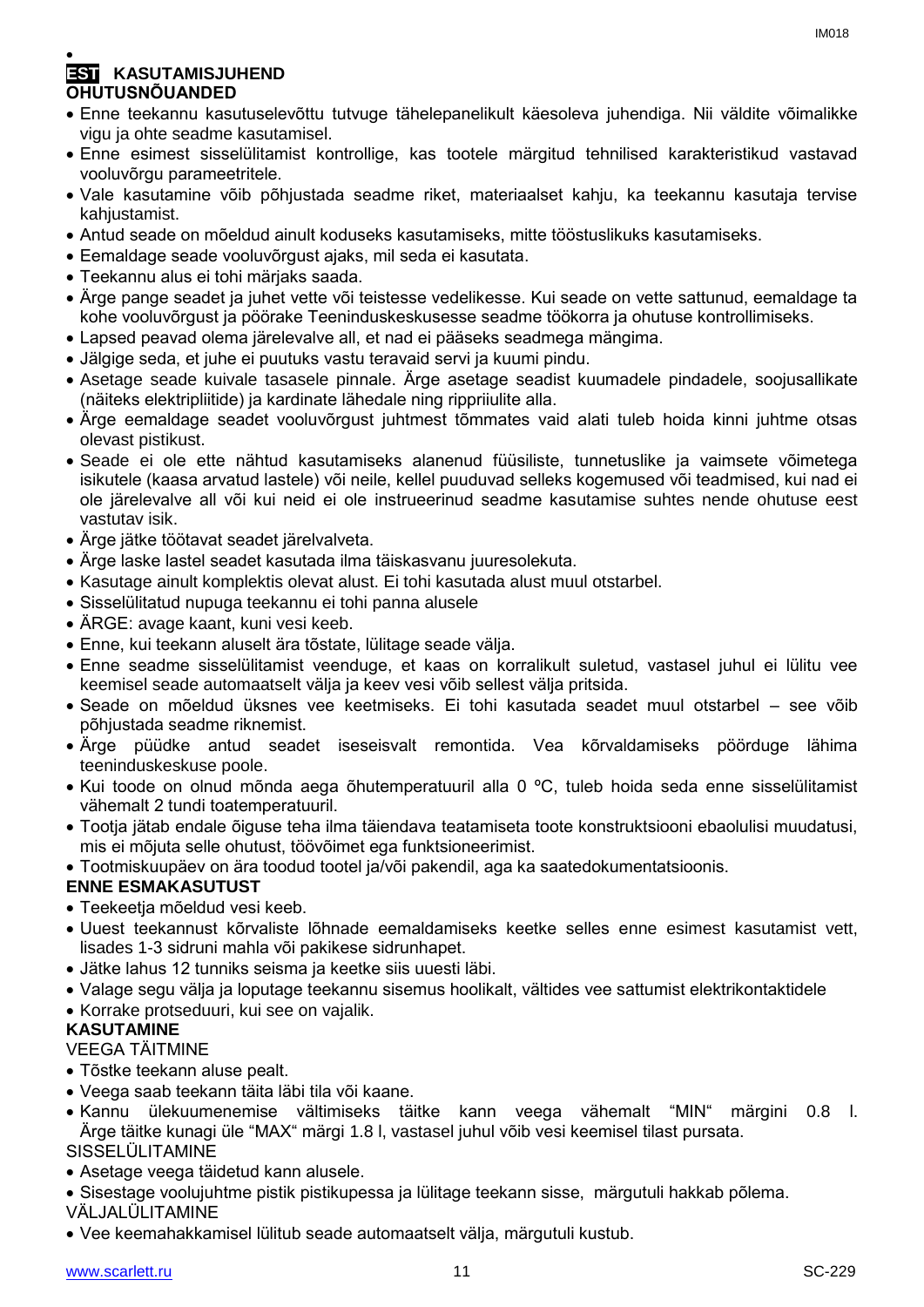*TÄHELEPANU:* Teekann on varustatud ülekuumenemisvastase kaitsesüsteemiga. Kui teekannus ei ole või on vähe vett, ta lülitub automaatselt välja. Kui see on juhtunud, tuleb lasta teekannul 10 minuti jooksul maha jahtuda, siis võib kann veega täita.

#### KORDUV SISSELÜLITUS

 Kui teekann on äsja keenud ja automaatselt väljalülitanud, kuid Teil on vaja vett uuesti keeta, siis oodake 15-20 sekundit enne sisselülitust.

#### **PUHASTUS JA HOOLDUS**

- Avage kaas ja valage välja vesi välja.
- Kannu ega alust ei tohi pesta jooksva vee all. Puhastage kannu korpus ja alus algul niiske pehme riidega, siis kuivatage ära. Ärge kasutage abrasiivseid puhastusvahendeid, metallist küürimiskäsna ja harja, samuti ka orgaanilisi lahusteid.
- Puhastage regulaarselt kannu katlakivist spetsiaalsete vahenditega, mis on saadavad kauplustest. Katlakivieemaldusvahendite kasutamisel järgige palun nende tootja kasutusjuhiseid.

#### FILTRI PUHASTAMINE

- Tõstke filter teekannust välja.
- Puhastage filter hoolikalt pehme harjaga (ei ole komplekti lisatud), eemaldage mustus voolava veega.
- Asetage filter oma kohale.

#### **HOIDMINE**

- Enne kui jätad, siis veenduge seade on vooluvõrgust lahti ühendatud ja täiesti külm.
- Täitke PUHASTAMISE JA HOOLDUSE nõudmised.
- Kerige elektrijuhe kokku.
- Hoidke seadet kuivas jahedas kohas.<br>
X

Antud sümbol tootel, pakendil ja/või saatedokumentatsioonis tähendab, et kasutatud elektrilisi ja elektroonilisi tooteid ja patareisid ei tohi ära visata koos tavaliste olmejäätmetega. Need tuleb anda ära spetsialiseeritud vastuvõtupunktidesse.

Täiendava informatsiooni saamiseks olemasolevatest jäätmete kogumise süsteemidest pöörduge kohalike võimuorganite poole.

Õige utiliseerimine aitab hoida kokku hinnalisi ressursse ning ennetada võimalikku negatiivset mõju inimeste tervisele ja ümbritseva keskkonna olukorrale, mis võib tekkida jäätmete ebaõige käitlemise tulemusel.

#### **LV LIETOŠANAS INSTRUKCIJA DROŠĪBAS NOTEIKUMI**

- Pirms ierīces ekspluatācijas uzmanīgi izlasiet doto lietošanas instrukciju, lai izvairītos no bojājumu radīšanas lietošanas laikā.
- Pirms pirmās ieslēgšanas pārbaudiet, vai tehniskie parametri, kas norādīti uz izstrādājuma, atbilst elektrotīkla parametriem
- Nepareiza ierīces lietošana var radīt tās bojājumus, materiālus zaudējumus un lietotāja veselības kaitējumus.
- Izmantot tikai sadzīves vajadzībām. Ierīce nav paredzēta rūpnieciskai izmantošanai.
- Vienmēr atslēdziet ierīci no elektrotīkla, ja Jūs to neizmantojat.
- Nepieļaujiet ūdens nokļūšanu uz barošanas pamatnes.
- Neizvietojiet ierīci vai elektrovadu ūdenī vai kādā citā šķidrumā. Ja tas ir noticis nekavējoties atslēdziet to no elektrotīkla un pirms turpināt ierīces lietošanu, pārbaudiet tās darba spējas un drošību pie kvalificētiem speciālistiem.
- Bērni ir jākontrolē, lai nepieļautu spēlēšanos ar ierīci.
- Sekojiet līdzi, lai elektrovads nepieskartos klāt asām malām un karstām virsmām.
- Ierīcei stabili jāatrodas uz sausas līdzenas virsmas. Nenovietojiet ierīci uz karstām virsmām, kā arī siltuma avotu (piem. elektrisko plītiņu), aizkaru tuvumā un zem piekaramiem plauktiem.
- Lai atslēgtu ierīci no elektrotīkla, velciet aiz kontaktdakšas, nevis aiz vada aiz vada.
- Ierīce nav paredzēta izmantošanai personām (ieskaitot bērnus) ar pazeminātām fiziskām, emocionālām vai intelektuālām spējām vai personām bez dzīves pieredzes vai zināšanām, ja viņas nekontrolē vai neinstruē ierīces lietošanā persona, kas atbild par viņu drošību.
- Nekad neatstājiet ieslēgtu ierīci bez uzraudzības.
- Neatļaujiet bērniem izmantot ierīci bez pieaugušo uzraudzības.
- Izmantojiet ierīci tikai ar barošanas pamatni no komplekta. Aizliegts to izmantot citām vajadzībām.
- Tējkannu ar ieslēgtu pogu nedrīkst novietot uz pamatnes
- ISPĖJIMAS: Negalima atidaryti dangti, kol vanduo užverda.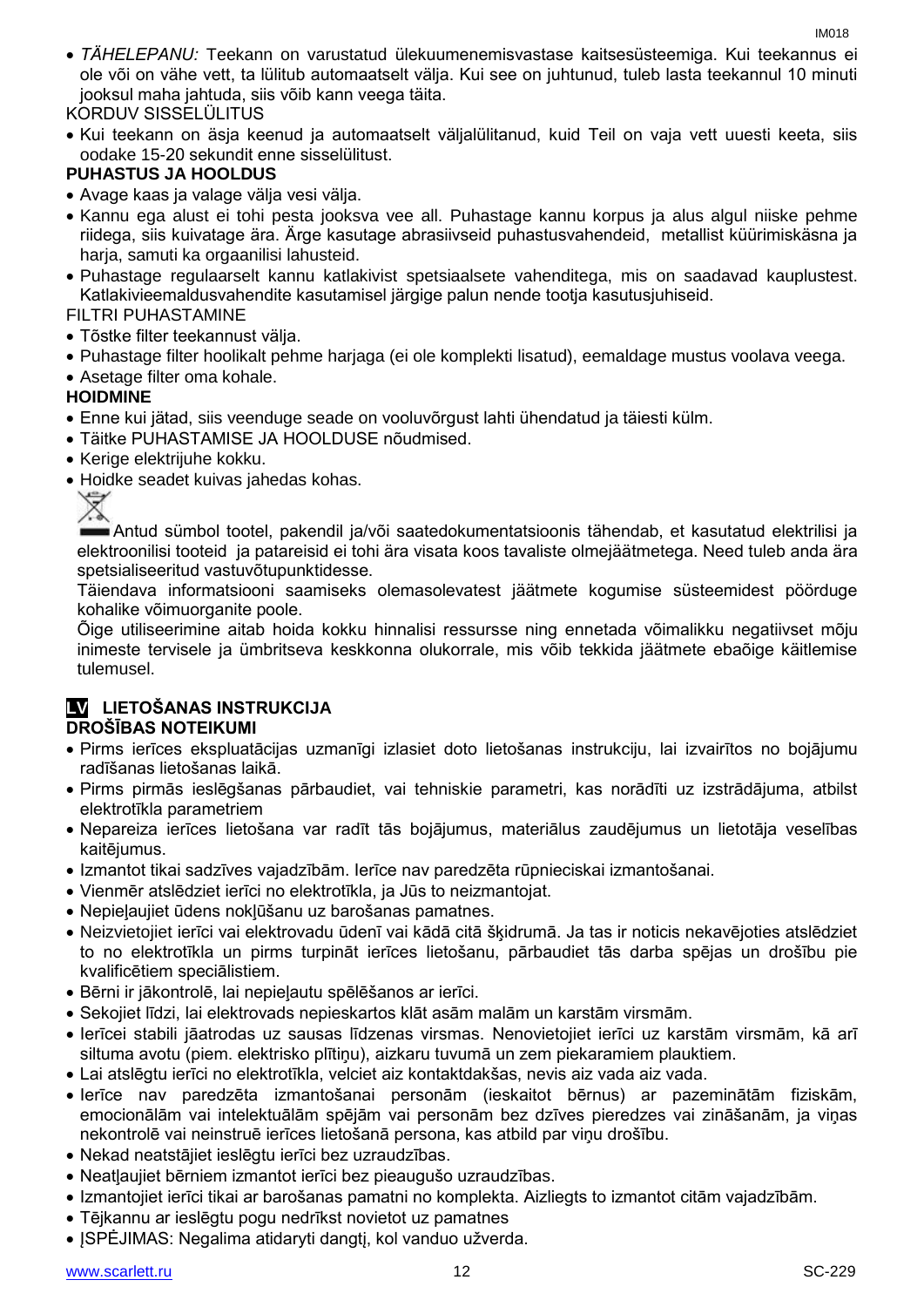- Nedrīkst noņemt tējkannu no barošanas pamatnes tās darbības laikā, sākumā atslēdziet to.
- Pirms ieslēgšanas pārliecinaties, ka vāciņš ir blīvi aiztaisīts, citādi nedarbosies automātiskās bloķēšanas sistēma vārīšanās laikā un ūdens var izšļākties.
- Ierīce paredzēta tikai ūdens uzsildīšanai. Aizliegts izmantot citiem mērķiem, tas var radīt ierīces bojājumus.
- Necentieties patstāvīgi labot ierīci vai nomainīt jebkādas detaļas. Ierīces bojājuma gadījumā dodieties uz tuvāko Servisa centru.
- Ja izstrādājums kādu laiku ir atradies temperatūrā zem 0ºC, pirms ieslēgšanas tas ir jāpatur istabas apstākļos ne mazāk kā 2 stundas.
- Ražotājs patur sev tiesības bez papildu brīdinājuma ieviest izstrādājuma konstrukcijā nelielas izmaiņas, kas būtiski neietekmē tā drošību, darbspēju un funkcionalitāti.
- Ražošanas datums ir norādīts uz izstrādājuma un/vai iepakojuma, kā arī pavaddokumentos.

#### **SAGATAVOŠANA**

- Tējas aparāti ir paredzēti, lai ūdens vārās.
- Lai atbrīvotos no jaunas ierīces nepiederīgas smakas, pirms pirmreizējās izmantošanas uzvāriet tējkannā ūdeni, pievienojot tam 1-3 citronu sulu vai citronskābes paciņu.
- Atstājiet šķīdumu uz 12 stundām, tad atkal uzvāriet.
- Izlejiet šķīdumu un rūpīgi izskalojiet tējkannu, nepieļaujot ūdens nokļūšanu uz elektriskajiem kontaktiem
- Nepieciešamības gadījumā atkārtojiet procedūru.

#### **DARBĪBA**

#### ŪDENS IELIEŠANA

- Noņemiet tējkannu no barošanas pamatnes.
- Jūs varat iepildīt ūdeni caur snīpīti vai atvērumu, attaisot vāciņu.
- Lai izvairītos no tējkannas pārkarsēšanas nav ieteicams to uzpildīt mazāk par 0.8 litriem ūdens (zem atzīmes "MIN"). Nelejiet vairāk kā 1.8 l ūdens (augstāk par atzīmi "MAX"), citādi tas var izšļakstīties caur snīpīti vārīšanās laikā.

#### IESLĒGŠANA

- Uzstādiet ar ūdeni uzpildītu tējkannu uz barošanas pamatnes.
- Pievienojiet elektrovadu pie elektrotīkla un ieslēdziet tējkannu, iedegsies darba gaismas indikators. IZSLĒGŠANA
- Pēc ūdens uzvārīšanās tējkanna automātiski atslēgsies un gaismas indikators izslēgsies.
- *UZMANĪBU:* Jūsu tējkanna ir aprīkota ar pretpārkaršanas aizsardzības sistēmu. Ja tējkannā ir maz vai vispār nav ūdens, tā automātiski atslēgsies. Ja tā ir noticis nepieciešams nogaidīt ne mazāk par 10 minūtēm, lai tējkanna atdzistu, pēc tam var ieliet ūdeni.

ATKĀRTOTA IESLĒGŠANA

 Ja ūdens tējkannā ir tikko uzvārījies un tā automātiski atslēgusies, bet Jums ir nepieciešams no jauna uzvārīt ūdeni, uzgaidiet 15-20 sekundes pirms atkārtotas ieslēgšanas.

#### **TĪRĪŠANA UN KOPŠANA**

- Izlejiet visu ūdeni caur kaklu, atverot vācinu.
- Nekādā gadījumā nemazgājiet tējkannu un barošanas pamatni ar tekošu ūdeni. Sākumā noslaukiet korpusa ārpusi un barošanas pamatni ar mīkstu un mitru drānu, tad noslaukiet ar sausu. Neizmantojiet abrazīvos tīrīšanas līdzekļus, metāliskas švammes un birstes, organiskos šķīdinātājus.
- Regulāri attīriet tējkannu no kaļķakmens ar tam paredzētajiem līdzekļiem, kurus var iegādāties tirdzniecības uzņēmumos. Izmantojot tīrīšanas līdzekļus, sekojiet līdzi norādījumiem uz iepakojuma.

#### FILTRA TĪRĪŠANA

- Iznemiet filtru no tējkannas.
- Uzmanīgi noslaukiet filtru ar mīkstu birstīti (neietilpst komplektā), likvidējiet netīrumus zem spēcīgas ūdens strūklas.
- Uzstādiet filtru atpakaļ.

#### **GLABĀŠANA**

- Prieš saugoti, įsitikinkite, kad prietaisas yra išjungtas ir visiškai šalta.
- Izpildiet sadaļas TĪRĪŠANAS UN APKOPE prasības.
- Satiniet barošanas vadu.
- Ierīci glabājiet sausā, vēsā vietā.

Šis simbols uz izstrādājuma, iepakojuma un/vai pavaddokumentiem nozīmē, ka nolietotus elektrovai elektroniskos izstrādājumus un baterijas nedrīkst izmest kopā ar parastajiem sadzīves atkritumiem. Tie ir jānodod specializētajos pieņemšanas punktos.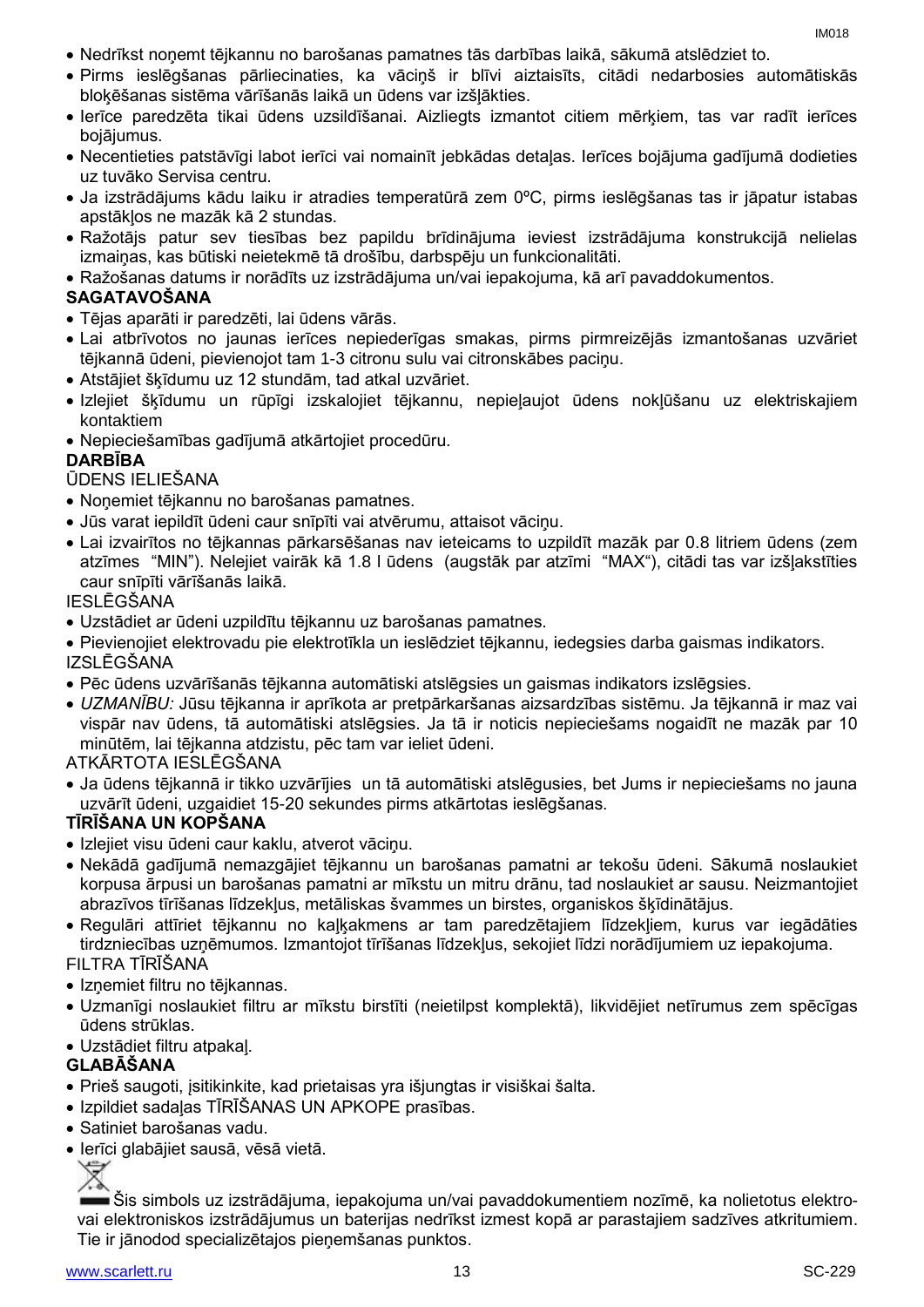IM018 Lai iegūtu papildu informāciju par esošajām atkritumu savākšanas sistēmām, vērsieties vietējā pašvaldībā.

Pareiza utilizācija palīdzēs saglabāt vērtīgus resursus un novērst iespējamo negatīvo ietekmi uz cilvēku veselību un apkārtējās vides stāvokli, kas var rasties nepareizas rīkošanās ar atkritumiem rezultātā.

#### $\bullet$ **LT VARTOTOJO INSTRUKCIJA SAUGUMO PRIEMONĖS**

- Prietaiso gedimams išvengti prieš pirmąjį naudojimą atidžiai perskaitykite šią instrukciją.
- Prieš įjungdami prietaisą pirmą kartą įsitikinkite, ar prietaiso etiketėje nurodytos techninės charakteristikos atitinka tinklo parametrus.
- Neteisingai naudodamiesi gaminiu, Jūs galite jį sugadinti, patirti nuostolių arba pakenkti savo sveikatai.
- Naudoti tik buitiniams tikslams. Prietaisas nėra skirtas pramoniniam naudojimui.
- Nesinaudodami prietaisu, visada išjunkite jį iš elektros tinklo.
- Neleiskite vandeniui patekti ant šildymo pagrindo.
- Nenardinkite prietaiso ir maitinimo laido į vandenį bei kitus skysčius. Įvykus tokiai situacijai, nedelsdami išjunkite jį iš elektros tinklo ir kreipkitės į kvalifikuotus specialistus prietaiso veikimui bei saugumui patikrinti.
- Vaikus būtina kontroliuoti, kad jie nežaistų šiuo prietaisu.
- Pasirūpinkite, kad elektros laidas neliestų aštrių kampų ir karštų paviršių.
- Prietaisas turi tvirtai stovėti ant sauso lygaus paviršiaus. Nestatykite virdulio ant karštų paviršių bei šalia šilumos šaltinių (pvz., elektrinių viryklių), užuolaidų ir po pakabinamosiomis lentynomis.
- Traukdami kištuką iš elektros lizdo, niekada netempkite laido.
- Prietaisas nėra skirtas naudotis žmonėms (įskaitant vaikus), turintiems sumažėjusias fizines, jausmines ar protines galias; arba jie neturi patirties ar žinių, kai asmuo, atsakingas už tokių žmonių saugumą, nekontroliuoja ar neinstruktuoja jų, kaip naudotis šiuo prietaisu.
- Niekada nepalikite įjungto prietaiso be priežiūros.
- Neleiskite vaikams naudotis prietaisu be suaugusiųjų priežiūros.
- Naudokite gaminį tik su komplekte pristatomu šildymo pagrindu. Draudžiama naudoti pagrindą kitiems tikslams.
- Arbatinuką negalima dėti į bazę, kai įjungtas mygtukas
- UZMANĪBU: Neatveriet vāku, līdz ūdens sāk vārīties.
- Negalima nuimti virdulį nuo šildymo pagrindo jam veikiant, iš pradžių išjunkite jį.
- Prieš įjungdami virdulį įsitikinkite, kad dangtis yra uždarytas, kitaip vandeniui užvirus nesuveiks automatinio išsijungimo sistema, ir vanduo gali išsipilti.
- Prietaisas skirtas tik vandeniui pašildyti. Draudžiama naudoti jį kitiems tikslams tai gali sugadinti prietaisą.
- Nebandykite savarankiškai remontuoti prietaiso arba keisti jo detalių. Atsiradus gedimams kreipkitės į artimiausią Serviso centrą.
- Jeigu gaminys kai kurį laiką buvo laikomas žemesnėje nei 0 °C temperatūroje, prieš įjungdami prietaisą palaikykite jį kambario temperatūroje ne mažiau kaip 2 valandas.
- Gamintojas pasilieka teisę be atskiro perspėjimo nežymiai keisti įrenginio konstrukciją išsaugant jo saugumą, funkcionalumą bei esmines savybes.
- Gamybos data nurodyta ant gaminio ir (arba) pakuotėje, taip pat lydinčioje dokumentacijoje.

#### **PASIRUOŠIMAS DARBUI**

- Virdulys yra skirtas verdančio vandens.
- Norint pašalinti naujai įsigyto prietaiso pašalinius kvapus, prieš užverdant vandenį arbatinuke pirmąjį kartą, įpilkite 1-3 citrinų sulčių arba citrinos rūgšties paketėlį.
- Palikite tirpalą 12 val., vėliau dar kartą užvirinkite vandenį.
- Išpilkite tirpalą ir rūpestingai praskalaukite arbatinuką iš vidaus, neleisdami vandeniui patekti ant elektros kontaktų
- Jei reikia, procedūrą pakartokite.

#### **VEIKIMAS**

#### **VANDENS IPYLIMAS**

- Nuimkite virdulį nuo šildymo pagrindo.
- Virdulį pripildykite vandeniu per snapelį arba per atidarytą dangtį.
- Norėdami išvengti virdulio perkaitimo, nepilkite į jį mažiau kaip 0.8 l vandens (žemiau rodyklės "MIN"). Nepilkite daugiau kaip 1.8 l vandens (aukščiau rodyklės "MAX"), kitaip vanduo gali išsipilti pro snapelį. ĮJUNGIMAS
- Pastatykite virdulį su vandeniu ant šildymo pagrindo.

www.scarlett.ru SC-229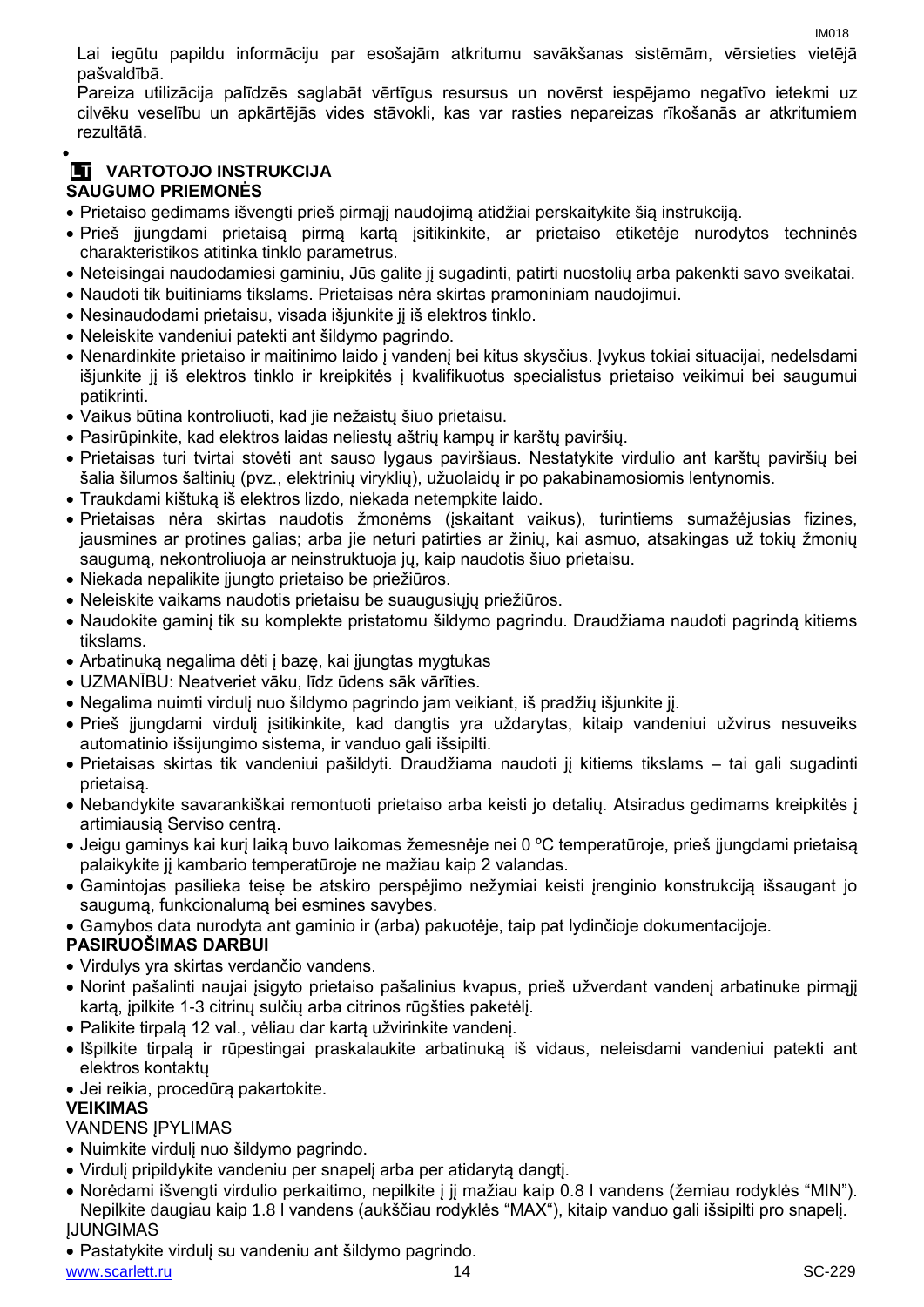Įkiškite maitinimo laidą į elektros lizdą ir įjunkite virdulį – užsidegs šviesos indikatorius. IŠJUNGIMAS

- Virdulys išsijungia automatiškai kai tik užverda vanduo, ir šviesos indikatorius užgesta.
- *DĖMESIO:* Jūsų virdulyje yra įrengta apsaugos nuo perkaitimo sistema. Kai prietaise nėra vandens, arba vandens yra mažai, jis automatiškai išsijungia. Atsitikus tokiai situacijai, palaukite ne mažiau kaip 10 minučių kol virdulys atvės, ir vėl galite pilti vandenį.

PAKARTOTINAS ĮJUNGIMAS

 Tuo atveju, kai virdulys ką tik užvirė ir automatiškai išsijungė, o Jums reikia vėl pašildyti vandenį, palaukite 15-20 sekundžių ir pakartotinai įjunkite prietaisą.

#### **VALYMAS IR PRIEŽIŪRA**

- Atidenkite dangtį ir išpilkite visą vandenį pro angą.
- Draudžiama plauti virdulį ir jo šildymo pagrindą vandeniu. Korpusą ir pagrindą iš išorinės pusės nuvalykite drėgnu minkštu audiniu ir sausai nušluostykite. Nenaudokite šveitimo valymo priemonių, metalinių šepečių bei organinių tirpiklių.
- Reguliariai valykite prietaisą nuo kalkių nuosėdų specialiomis priemonėmis, kurias galima įsigyti prekybos tinkluose. Naudodamiesi valymo priemonėmis, vadovaukitės nurodymais ant jų pakuotės. FILTRO VALYMAS
- Ištraukite filtra iš virdulio.
- Atsargiai išvalykite filtrą minkštu šepečiu (neįeina į komplektą), ir praskalaukite jį po vandeniu.
- Idėkite filtra į vieta.

#### **SAUGOJIMAS**

- Pirms uzglabāšanas, pārliecinieties, ka ierīce ir atvienota un pilnīgi auksts.
- Atilkite visus "VALYMAS IR PRIEŽIŪRA" skyriaus reikalavimus.
- Suvyniokite maitinimo laidą.
- Laikykite prietaisą sausoje vėsioje vietoje.



Šis simbolis ant gaminio, pakuotėje ir (arba) lydinčioje dokumentacijoje reiškia, kad naudojami elektriniai ir elektroniniai gaminiai bei baterijos neturėtų būti išmetami (išmestos) kartu su įprastinėmis buitinėmis atliekomis. Juos (jas) reikėtų atiduoti specializuotiems priėmimo punktams.

Norint gauti papildomos informacijos apie galiojančias atliekų surinkimo sistemas, kreipkitės į vietines valdžios institucijas.

Teisingai utilizuojant atliekas, sutaupysite vertingų išteklių ir apsaugosite žmonių sveikatą ir aplinką nuo neigiamo poveikio, galinčio kilti netinkamai apdorojant atliekas.

## **H HASZNALATI UTASÍTÁS**

#### **FONTOS BIZTONSÁGI INTÉZKEDÉSEK**

- A készülék használata előtt, a készülék károsodása elkerülése érdekében figyelmesen olvassa el a Használati utasítást.
- Első használat előtt ellenőrizze, megfelelnek-e a terméken feltüntetett műszaki adatok a villamos hálózat adatainak.
- A helytelen kezelés a készülék károsodásához, anyagi kárhoz, vagy a használó egészségkárosodásához vezethet.
- Csak otthoni használatra, ne használja nagyüzemi célra.
- Használaton kívül mindig áramtalanítsa a készüléket.
- Víz ne kerüljön az áramforrást biztosító elemre!
- Ne merítse a készüléket és a vezetéket vízbe vagy más folyadékba. Hogyha ez megtörtént, azonnal áramtalanítsa a készüléket és, mielőtt újra használná azt, ellenőrizze a készülék munkaképességét és biztonságát szakképzett szerelő segítségével.
- A készülékkel való játszás elkerülése érdekében tartsa a gyermekeket felügyelet alatt.
- Figyeljen arra, hogy a vezeték ne érintkezzen éles, vagy forró felülettel.
- A készülék áramtalanítása közben fogja a csatlakozódugót, ne húzza a vezetéket.
- A készüléket száraz, sima felületre szilárdan kell felállítani. Ne alítsa fel a készüléket forró felületre, valamint hőforrás (villamos tűzhely) függöny közelében és függő polcok alatt.
- Soha ne hagyja felügyelet nélkül a bekapcsolt teafőzőt.
- Ne használják a készüléket fizikai-, érzelmi-, illetve szellemi fogyatékos személyek, vagy tapasztalattal, elegendő tudással nem rendelkező személyek (beleértve a gyerekeket) felügyelet nélkül, vagy ha nem kaptak a készülék használatával kapcsolatos instrukciót a biztonságukért felelős személytől.
- Felnőttek ellenőrzése nélkül ne engedje gyereknek használni a teafőzőt.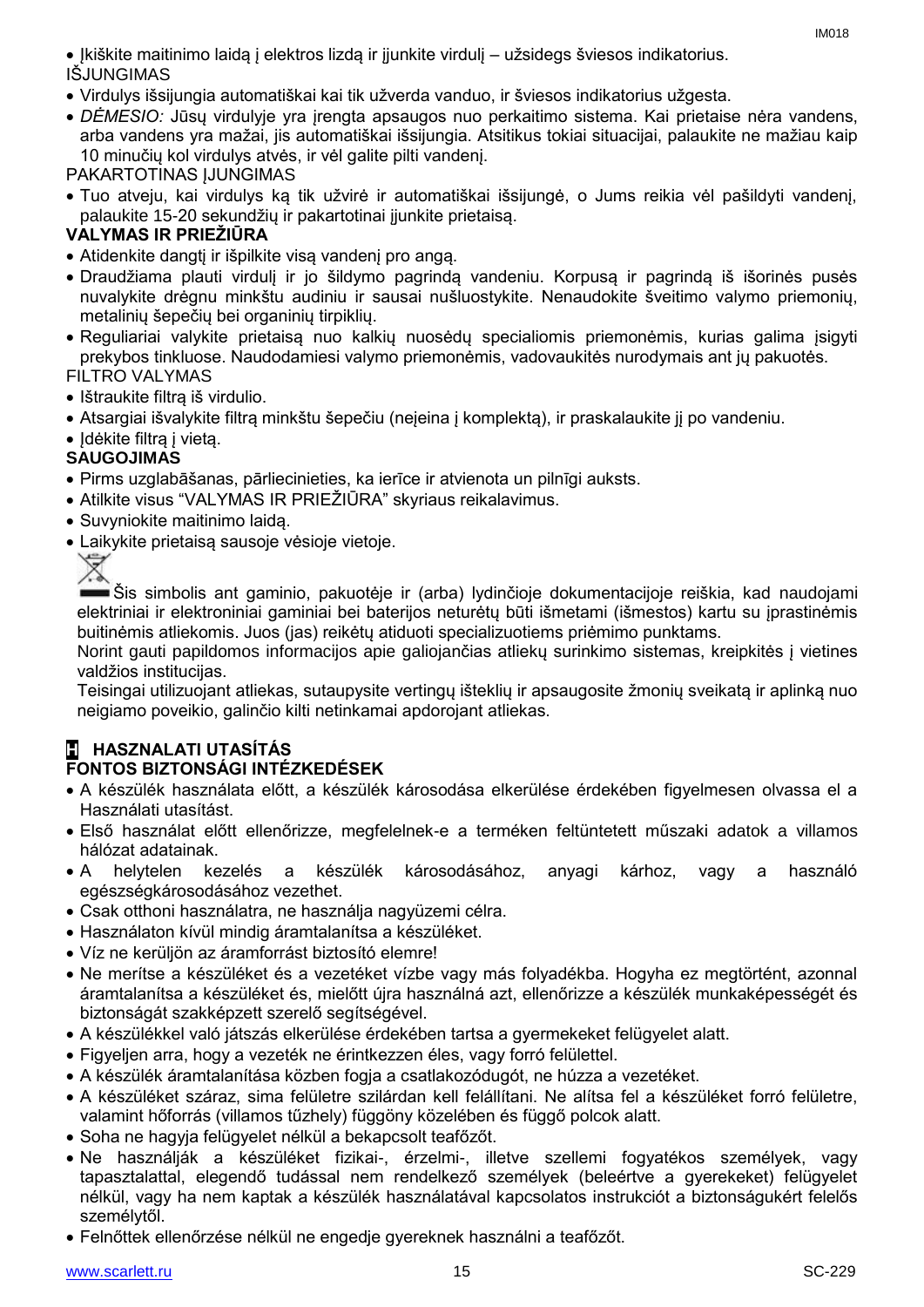- A készüléket csak a készletben található áramellátást biztosító elemmel használja. Az elemet tilos más célból használni.
- A teafőzőt működés közben levenni az elemről tilos, előbb kapcsolja ki azt.
- A teafőzőt lenyomott kapcsolóval az alapegységre helyezni tilos.
- VIGYÁZAT: Ne nyissa ki a fedelet, amíg a víz forrni kezd.
- Mielőtt bekapcsolná a készüléket, ellenőrizze helyesen van-e lezárva a fedele, mert ha helytelenül akkor nem fog kapcsolni az automatikus kikapcsolás a víz forrása esetén, és a víz kiloccsanhat.
- A készülék csak vízmelegítésre alkalmas. A készüléket károsodás elkerülése végett más célból felhasználni tilos.
- Ne próbálja egyedül javítani a készüléket, cserélni az alkatrészeket. Forduljon a közeli szervizbe.
- Amennyiben a készüléket valamennyi ideig 0 ºC–nál tárolták, bekapcsolása előtt legalább 2 órán belül tartsa szobahőmérsékleten.
- A gyártónak jogában áll értesítés nélkül másodrendű módosításokat végezni a készülék szerkezetében, melyek alapvetően nem befolyásolják a készülék biztonságát, működőképességét, funkcionalitását.
- A gyártási idő a terméken és/vagy a csomagoláson, illetve a kísérő dokumentumokban található.

#### **ELŐKÉSZÍTÉS**

- Vízforraló alkalmas a forró vizet.
- Az új termékből áradó idegen szag eltávolítása érdekében első használat előtt forralja fel a teáskannába a vizet 1-3 citrom leve vagy citromsav hozzáadásával.
- A citromos vizet 12 órán belül hagyja állni a kannában, miután forralja fel újra.
- Öntse ki az oldatot és óvatosan öblítse le a teafőző belsejét úgy, hogy az elektromos érintkezőket víz ne érje
- Szükség esetén ismételje meg a műveletet.
- **JAVASLATOK A KEZELÉSHEZ**

#### VÍZZEL VALÓ FELTÖLTÉS

- Vegye le a teafőzőt az áramellátásért felelő elemről.
- Feltöltheti a teáskannát a száján, vagy a torkán keresztül.
- A teafőző túlmelegedése elkerülése érdekében nem ajánlatos 0.8 liternél kevesebb vizet tölteni ("MIN" jelző alatt). Ne töltsön a teáskannába több mint 1.8 liternél vizet ("MAX" jelző felett), mert forrás közben a víz kiloccsanhat a teáskanna száján.

#### BEKAPCSOLÁS

- Helyezze a vízzel megtöltött teafőzőt, az áramforrást biztosító elemre.
- Csatlakoztassa a vezetéket az elektromos hálózathoz, és kapcsolja be a teafőzőt. Bekapcsol a működési jelzőlámpa.

#### KIKAPCSOLÁS

- Amikor elkezd forrni a víz, a teafőző automatikusan kikapcsol, és elalszik a jelzőlámpa.
- *FIGYELEM:* Az Ön teafőzője túlmelegedés gátló védőrendszerrel van ellátva. Hogyha a teáskannában nincs, vagy kevés víz van, akkor az automatikusan kikapcsol. Ha ez megtörtént, várjon legalább 10 percig, amíg a teafőző lehűl, miután feltöltheti vízzel.

ISMÉTELT BEKAPCSOLÁS

 Hogyha a teafőzőben felforrott a víz, és a készülék automatikusan kikapcsolt, de Önnek ismételten vizet kell melegíteni, akkor az ismételt bekapcsolás előtt várjon 15-20 másodpercig.

#### **TISZTITÁS ÉS KARBANTARTÁS**

- Öntse ki a torkán a vizet, kinyitva annak fedelét.
- Semmi esetre sem mossa a teafőzőt és az elemet vízsugár alatt. Törölje meg kívülről a készülékházat és az elemet előbb nyirkos, puha törlőkendővel, aztán – szárazzal. Ne használjon súrolószert, kefét, szerves oldószert.
- Rendszeresen tisztítsa a készüléket a vízkövesedéstől üzletben árusított vízkőellenes szerekkel. Használja a tisztítószert a csomagoláson előírt utasításoknak megfelelően.

#### A SZŰRŐ TISZTITÁSA

- Vegye ki a teafőzőből a szűrőt.
- Óvatosan törölje meg a szűrőt, puha kefével (nem tartozik a készlethez) vízsugár alatt távolítsa el a piszkot.
- Helyezze vissza a szűrőt.

#### **TÁROLÁS**

- Tárolás előtt győződjön meg róla, hogy a készülék ki van húzva, és teljesen hidegen.
- Kövesse a TISZTÍTÁS ÉS KARBANTARTÁS rész lépéseit.
- Tekerje fel a vezetéket.
- Száraz, hűvös helyen tárolja.

www.scarlett.ru SC-229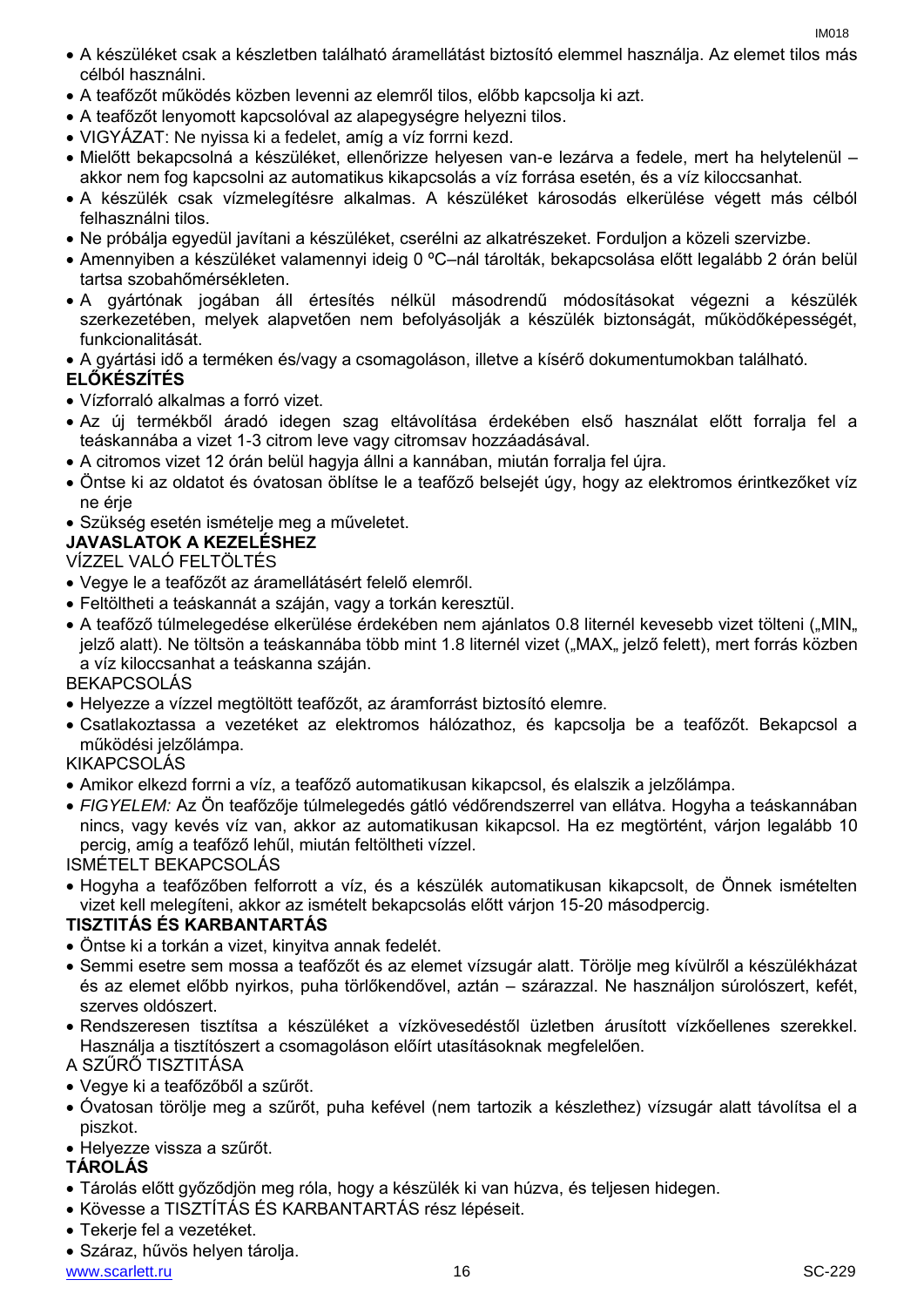Ez a jel a terméken, csomagoláson és/vagy kísérő dokumentumokon azt jelenti, hogy ezeket a használt villamos és elektronikus termékeket és elemeket tilos az általános háztartási hulladékkal kidobni. E tárgyakat speciális befogadó pontokban kell leadni.

A hulladékbefogadó rendszerrel kapcsolatos kiegészítő információért forduljon a helyi illetékes hatósághoz.

A megfelelő hulladékkezelés segít megőrizni az értékes erőforrásokat és megelőzheti az olyan esetleges negatív hatásokat az emberi egészségre és a környezetre, amelyek a nem megfelelő hulladékkezelés következtében felmerülhetnek fel.

#### **RO INSTRUCȚIUNI DE UTILIZARE MĂSURILE DE SIGURANȚĂ**

- Citiți cu atenție aceste instrucțiuni înainte de a utiliza aparatul pentru a evita defecțiunile în timpul utilizării.
- Înainte de prima conectare, verificați dacă caracteristicile tehnice indicate pe produs corespund parametrilor rețelei electrice.
- Manipularea necorespunzătoare poate duce la deteriorarea produsului, pagube materiale și poate cauza daune sănătății utilizatorului.
- A se utiliza doar în scopuri de utilizare casnică. Aparatul nu este destinat pentru uz comercial.
- Dacă aparatul nu se utilizează, deconectați-l de fiecare dată de la rețeaua electrică.
- Nu introduceți aparatul și cablul de alimentare în apă sau alte lichide. Însă dacă acest lucru s-a întâmplat, deconectați imediat aparatul de la sursa de alimentare și înainte de a-l utiliza în continuare, verificați capacitatea de funcționare și siguranța aparatului la specialiști calificați.
- Dacă cablul de alimentare este deteriorat, pentru a evita pericolele, înlocuirea acestuia trebuie să fie realizată de către producător sau de către un centru de deservire autorizat, sau de către personalul calificat corespunzător.
- Aveți grijă ca cablul de alimentare să nu se atingă de margini ascuțite și suprafețe fierbinți.
- La deconectarea aparatului de la sursa de energie electrică, trageți de ștecher și nu apucați de cablu.
- Nu permiteți pătrunderea apei pe baza de alimentare.
- Aparatul trebuie să fie poziționat în mod stabil pe o suprafață uscată și plană. Nu așezați aparatul pe o suprafață fierbinte sau în apropierea surselor de căldură (de exemplu, plite electrice de gătit), perdelelor și rafturilor suspendate.
- Aveți grijă ca cablul de alimentare să nu fie atins de margini ascuțite și suprafețe fierbinți.
- Se interzice utilizarea aparatului de către persoanele (inclusiv copiii) cu capacități fizice, senzoriale sau mentale reduse, sau care nu posedă experiență sau cunoștințe, cu excepția cazului în care acestea sunt supravegheate sau instruite în utilizarea aparatului de către o persoană responsabilă pentru securitatea lor.
- Utilizați produsul doar cu baza de alimentare inclusă în set. Se interzice utilizarea acesteia în alte scopuri.
- Nu se permite înlăturarea fierbătorului de pe baza de alimentare în timpul funcționării, mai întâi deconectați-l.
- Înainte de a conecta fierbătorul, asigurați-vă că capacul este bine închis, în caz contrar sistemul de deconectare automată la atingerea punctului de fierbere a apei nu va funcționa, iar apa se poate vărsa din fierbător.
- Aparatul este destinat exclusiv pentru încălzirea apei. Se interzice utilizarea în alte scopuri aceasta poate provoca defectarea produsului.
- Se interzice să puneți pe bază ceainicul cu butonul conectat
- ATENȚIE: Nu deschideți capacul în timp ce fierbe apa.
- Nu lăsați niciodată aparatul în funcțiune fără supraveghere.
- Copiii trebuie supravegheați pentru a se evita jocul cu aparatul.
- Nu încercați să reparați aparatul desinestătător sau să înlocuiți careva piese. În cazul detectării unor defecțiuni, adresați-vă celui mai apropiat centru de deservire.
- Dacă produsul a fost păstrat pentru o perioadă de timp la temperaturi sub 0 °C, atunci înainte de conectare acesta ar trebui să se afle la temperatura camerei, timp de cel puțin 2 ore.
- Producătorul își rezervă dreptul de a introduce fără notificare prealabilă mici modificări în construcţia produsului, care nu influenţează semnificativ siguranţa, capacitatea de funcționare şi performanța acestuia.
- Data fabricării este indicată pe produs şi/sau pe ambalaj, precum şi pe documentele însoţitoare.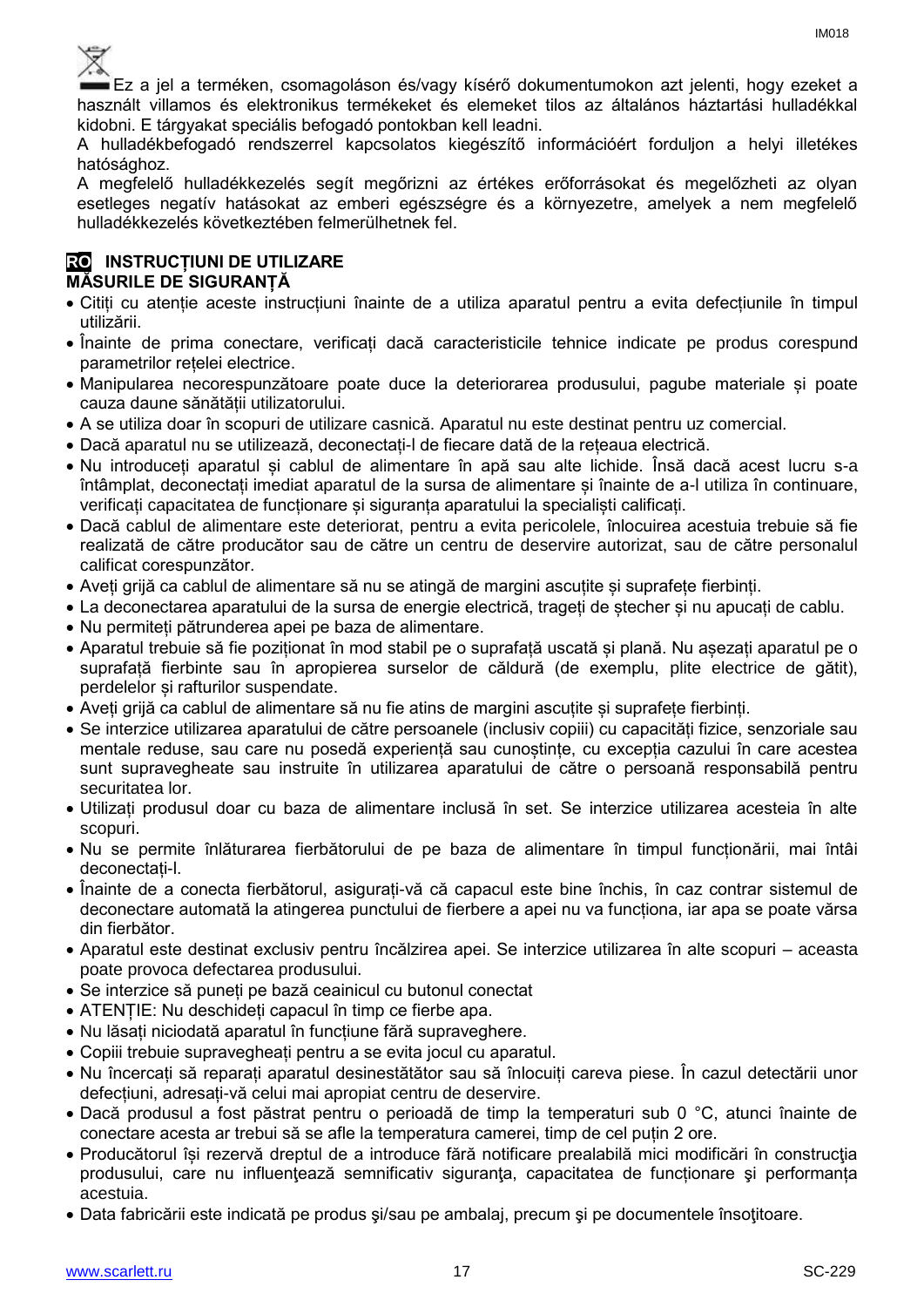### **PREGĂTIREA**

 Pentru eliminarea mirosurilor străine din aparatul nou, înainte de prima utilizare este necesar să fierbeți apă în ceainic, adăugând în ea sucul de la 1-3 lămâi sau un pachetel de acid citric.

IM018

- Lăsați soluția timp de 12 ore, iar apoi fierbeți-o din nou.
- Vărsați soluția și clătiți bine ceainicul în interior, fără a lăsa apa să nimerească pe contactele electrice
- În caz de necesitate, repetați procedura.

#### **FUNCȚIONAREA**

MODUL DE TURNARE A APEI

- Luați fierbătorul de pe baza de alimentare.
- Puteți să-l umpleți prin nasul sau gura de umplere a fierbătorului, deschizând capacul.
- Pentru a evita supraîncălzirea fierbătorului nu se recomandă a turna o cantitate mai mică de 0.8 litri de apă (sub marcajul "MIN"). Nu turnați mai mult de 1.8 litri de apă (peste marcajul "MAX"), în caz contrar apa se poate vărsa prin nasul fierbătorului în timpul fierberii.

#### CONECTAREA

- Fixați fierbătorul plin cu apă pe baza de alimentare.
- Racordați cablul de alimentare la rețeaua electrică și conectați fierbătorul, atunci se va porni indicatorul luminos de funcționare.

#### **DECONECTAREA**

- La atingerea punctului de fierbere a apei fierbătorul se va opri automat și indicatorul luminos se va stinge.
- *NOTĂ*: Fierbătorul Dumneavoastră este dotat cu un sistem de protecție contra supraîncălzirii. Dacă în fierbător nu este apă sau este puțină, atunci acesta se va deconecta automat. Dacă se întâmplă acest lucru, este necesar să așteptați cel puțin 10 minute pentru ca fierbătorul să se răcească, după care puteți turna apa.

#### CONECTAREA REPETATĂ

 Dacă fierbătorul tocmai a fiert și s-a deconectat automat, iar Dumneavoastră aveți nevoie să încălziți apa din nou, așteptați 15-20 de secunde înainte de a conecta din nou.

#### **CURĂȚAREA ȘI ÎNTREȚINEREA**

- Vărsați toată apa prin gura de umplere prin deschiderea capacului.
- Înainte de curățare, deconectați întotdeauna aparatul de la rețeaua electrică și lăsați-l să se răcească complet.
- În nici un caz nu spălați fierbătorul și baza de alimentare sub jetul de apă. Ștergeți exteriorul corpului și baza mai întâi cu o cârpă moale umedă, iar apoi – cu una uscată. Nu folosiți substanțele abrazive de curățare, burete și perii de metal, precum și solvenții organici.
- Curățați în mod regulat produsul de depunerile de calcar cu produse speciale, pe care le puteți achiziționa în magazine. La utilizarea produselor de curățare, urmați instrucțiunile de pe ambalajul acestora.

#### CURĂȚAREA FILTRULUI

- Scoateți filtrul din fierbător.
- Ștergeți ușor filtrul, înlăturați impuritățile cu o perie moale (nu este inclusă în set) sub jetul de apă.
- Fixați filtrul la loc.

#### **PĂSTRAREA**

- Înainte de depozitare, asigurați-vă că aparatul este scos din priză și este complet răcit.
- Respectați toate cerințele de la punctul CURĂȚAREA ȘI ÎNTREȚINEREA.
- Strângeți prin înfășurare cablul de alimentare.
- Aparatul se va păstra la loc răcoros și uscat.



Simbolul dat pe produs, ambalaj şi/sau documentele însoţitoare înseamnă că aparatele electrice şi electronice, şi bateriile uzate nu trebuie aruncate împreună cu deşeurile menajere. Acestea trebuie duse la punctele de colectare specializate.

Adresați-vă la autoritățile locale pentru a obține informații suplimentare referitor la sistemele existente de colectare a deşeurilor.

Reciclarea corectă va contribui la păstrarea resurselor valoroase şi la prevenirea posibilelor efecte negative asupra sănătăţii oamenilor şi a mediului înconjurător, care ar putea apărea în rezultatul reciclării incorecte a deşeurilor.

 $\bullet$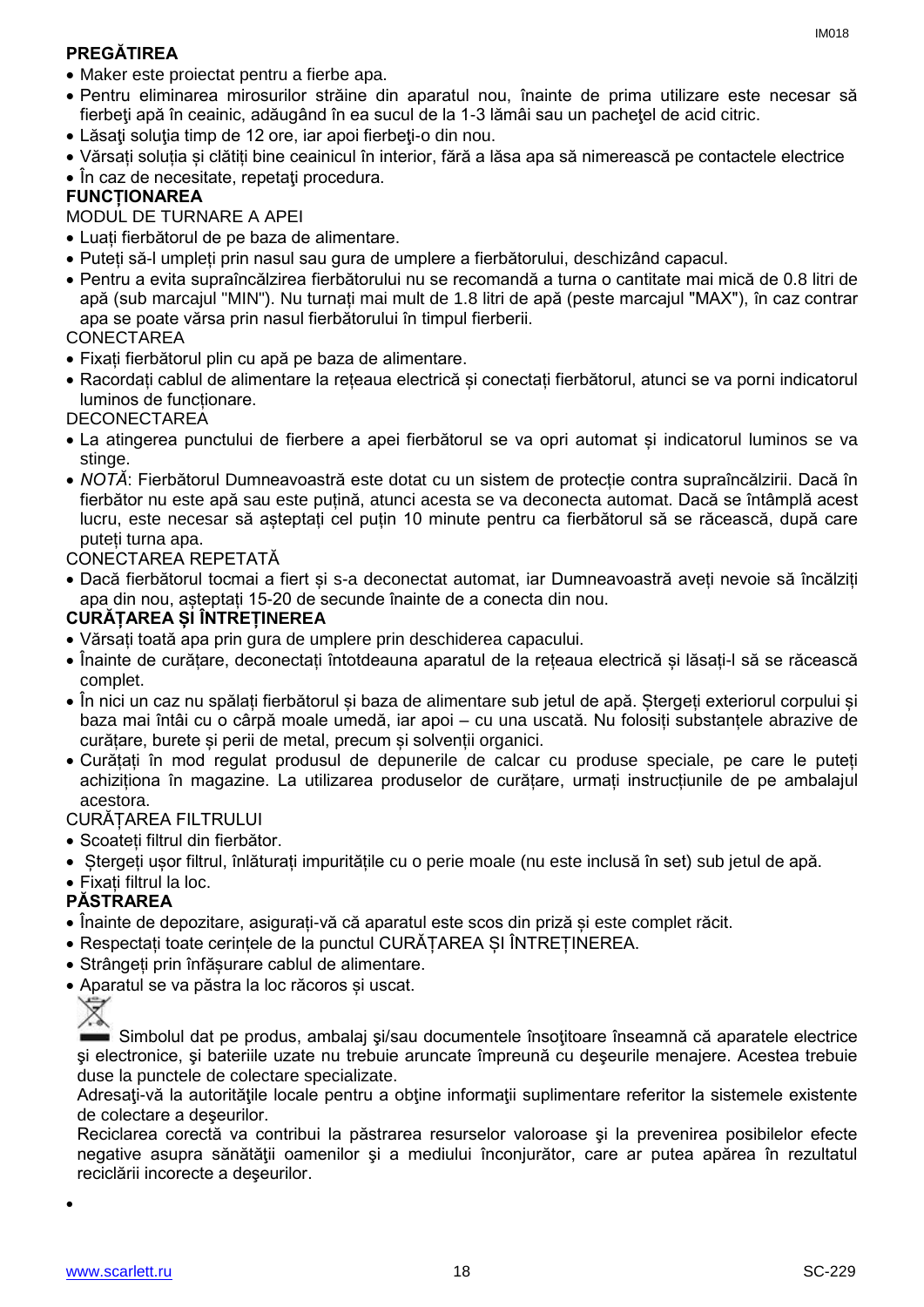#### **PL INSTRUKCJA OBSŁUGI ŚRODKI BEZPIECZEŃSTWA**

- Zalecamy uważnie przeczytać niniejszą instrukcję przed uruchomieniem urządzenia, aby uniknąć awarii podczas użytkowania.
- Przed pierwszym włączeniem należy sprawdzić, czy dane techniczne podane na wyrobie są zgodne z parametrami prądu elektrycznego.
- Niewłaściwe postępowanie może spowodować uszkodzenie wyrobu, wyrządzić szkodę materialną albo spowodować zagrożenie zdrowia użytkownika.
- Wykorzystywać wyłącznie do celów domowych. Nie jest urządzeniem do zastosowania w przemyśle.
- Zawsze odłączaj urządzenie od zasilania prądem elektrycznym, gdy nie jest ono używane.
- Nie dopuszczaj do przedostania się wody do bazy zasilającej.
- Nie wolno zanurzać urządzenia, bazy zasilającej ani przewodu sieciowego w wodzie ani żadnej innej cieczy. Jeśli tak się stało, natychmiast odłącz urządzenie od źródła zasilania i przed dalszym użyciem zwróć się w celu sprawdzenia, czy urządzenie działa sprawnie i bezpiecznie, do wykwalifikowanych specjalistów.
- W przypadku uszkodzenia przewodu zasilającego jego wymiany, aby uniknąć niebezpieczeństw, powinien dokonać producent lub upoważniony przez niego Punkt Serwisowy bądź podobny wykwalifikowany personel.
- Należy uważać, aby przewód zasilający nie dotykał ostrych krawędzi i gorących powierzchni.
- Po odłączeniu urządzenia od zasilania prądem elektrycznym ciągnij za wtyczkę, lecz nie ciągnij za przewód.
- Urządzenie musi stać na stabilnej, płaskiej i suchej powierzchni! Nie umieszczaj urządzenia na powierzchniach gorących, a także w pobliżu źródeł ciepła (np. kuchni elektrycznych), firanek ani pod półkami wiszącymi.
- Nigdy nie zostawiaj włączonego urządzenia bez nadzoru.
- Urządzenie nie jest przeznaczone do użytku przez osoby (w tym dzieci) o ograniczonych możliwościach fizycznych, zmysłowych lub umysłowych albo, w przypadku braku doświadczenia lub wiedzy, jeśli nie znajdują się one pod nadzorem lub nie poinstruowane na temat korzystania z urządzenia przez osobę odpowiedzialną za ich bezpieczeństwo.
- Dzieci powinny być nadzorowane, aby zapobiec grze z urządzeniem.
- Wyrób należy używać tylko z bazą zasilającą, dostarczaną w komplecie. Nie wolno używać jej do innych celów.
- Nie wolno zdejmować czajnika bazy zasilającej podczas pracy, najpierw wyłącz go.
- Nie wolno stawiać czajnika z włączonym przyciskiem na podstawie.
- *UWAGA:* Podczas gotowania wody nie otwieraj pokrywy.
- Przed włączeniem upewnij się, że pokrywa jest szczelnie zamknięta, w przeciwnym razie nie zadziała system automatycznego wyłączenia po zagotowaniu i woda może zostać wyrzucona.
- Urządzenie jest przeznaczone wyłącznie do ogrzewania wody. Nie wolno używać do innych celów może to spowodować uszkodzenie wyrobu.
- Nie należy samodzielnie naprawiać ani wymieniać żadnej części urządzenia. W przypadku wykrycia usterek należy skontaktować się z najbliższym Punktem Serwisowym.
- Jeśli urządzenie przez jakiś czas znajdowało się w temperaturze poniżej 0ºC, przed włączeniem musi być przechowywane w temperaturze pokojowej nie krócej niż 2 godziny.
- Producent zastrzega sobie prawo, bez dodatkowego powiadomienia, do wprowadzania drobnych zmian w konstrukcji wyrobu, które zupełnie nie wpływają na jego bezpieczeństwo, sprawność lub funkcjonalność.
- Data produkcji podana na wyrobie i/lub na opakowaniu, a także w dołączonej dokumentacji.

#### **PRZYGOTOWANIE**

- Czajnik przeznaczony jest do gotowania wody.
- W celu usunięcia zapachów z nowego urządzenia przed pierwszym użyciem zagotuj wodę w czajniku, dodając do niej sok 1-3 cytryn lub torebkę kwasu cytrynowego.
- Pozostaw roztwór na 12 godzin, następnie znów zagotuj.
- Wylej roztwór i starannie wypłucz czajnik wewnątrz, nie dopuszczając do przedostania się wody do styków elektrycznych
- W razie potrzeby powtórz procedurę.

#### **PRACA**

#### WLEWANIE WODY

- Zdejmij czajnik z bazy zasilającej.
- Możesz napełnić go poprzez dzióbek lub gardziel, otwierając pokrywę.